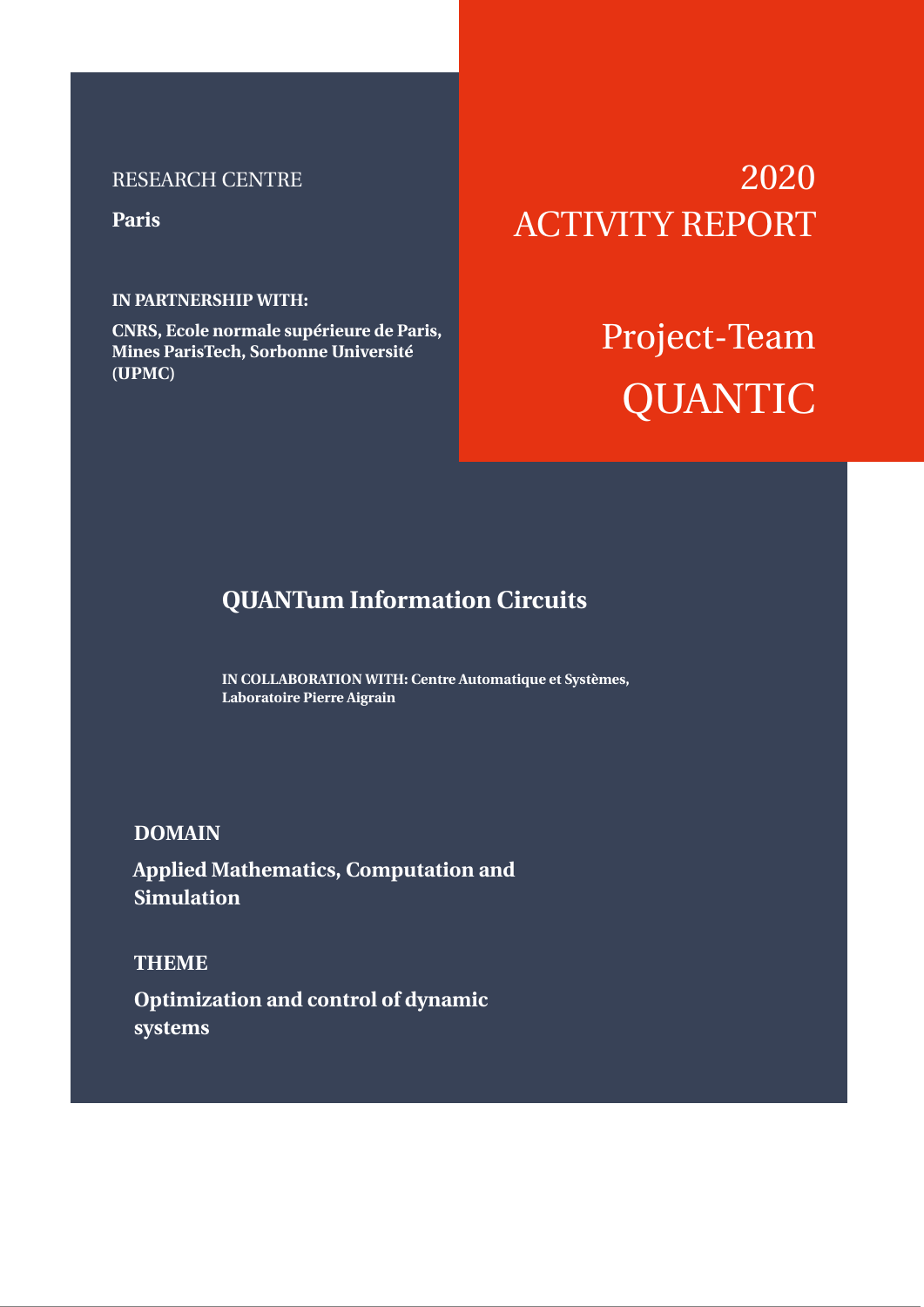# **Contents**

|    | <b>Project-Team QUANTIC</b>                                                                                                                                                                                                                                                                                                                                                                                                                                                                                                          | 1                                                                    |
|----|--------------------------------------------------------------------------------------------------------------------------------------------------------------------------------------------------------------------------------------------------------------------------------------------------------------------------------------------------------------------------------------------------------------------------------------------------------------------------------------------------------------------------------------|----------------------------------------------------------------------|
| 1. | Team members, visitors, external collaborators                                                                                                                                                                                                                                                                                                                                                                                                                                                                                       | $\mathbf{2}$                                                         |
|    | 2 Overall objectives                                                                                                                                                                                                                                                                                                                                                                                                                                                                                                                 | $\bf{3}$<br>3                                                        |
| 3  | <b>Research program</b><br>Reservoir (dissipation) engineering and autonomous stabilization of quantum systems<br>3.2<br>3.3<br>3.4<br>3.5<br>3.6                                                                                                                                                                                                                                                                                                                                                                                    | 3<br>3<br>5<br>6<br>$\,6\,$<br>6<br>$\overline{7}$<br>$\overline{7}$ |
|    | <b>4</b> Application domains                                                                                                                                                                                                                                                                                                                                                                                                                                                                                                         | 8<br>8                                                               |
| 5  | <b>Highlights of the year</b>                                                                                                                                                                                                                                                                                                                                                                                                                                                                                                        | 9                                                                    |
| 6  | <b>New results</b><br>Exponential suppression of bit-flips in a qubit encoded in an oscillator<br>6.1<br>Irreversible Qubit-Photon Coupling for the Detection of Itinerant Microwave Photons<br>6.2<br>Theory of interactions between cavity photons induced by a mesoscopic circuit<br>6.3<br>Quantum error correction of a qubit encoded in grid states of an oscillator<br>6.4<br>Scaling up reservoir engineering for error-correcting codes<br>6.5<br>Number-resolved photocounter for propagating microwave mode<br>6.6<br>6.7 | 9<br>9<br>10<br>10<br>10<br>11<br>11<br>11                           |
| 7  | <b>Bilateral contracts and grants with industry</b>                                                                                                                                                                                                                                                                                                                                                                                                                                                                                  | 12<br><sup>12</sup>                                                  |
|    | 8 Partnerships and cooperations<br>8.3<br>8.4                                                                                                                                                                                                                                                                                                                                                                                                                                                                                        | 12<br>12<br>- 15<br>15<br>15                                         |
| 9  | <b>Dissemination</b>                                                                                                                                                                                                                                                                                                                                                                                                                                                                                                                 | 16                                                                   |
|    | 9.1<br>9.1.1<br>9.2<br>9.2.1<br>9.2.2<br>9.2.3                                                                                                                                                                                                                                                                                                                                                                                                                                                                                       | 16<br>16<br>16<br>16<br>16<br>16<br>17<br>17                         |
|    | 9.3<br>9.3.1                                                                                                                                                                                                                                                                                                                                                                                                                                                                                                                         | 18<br>18                                                             |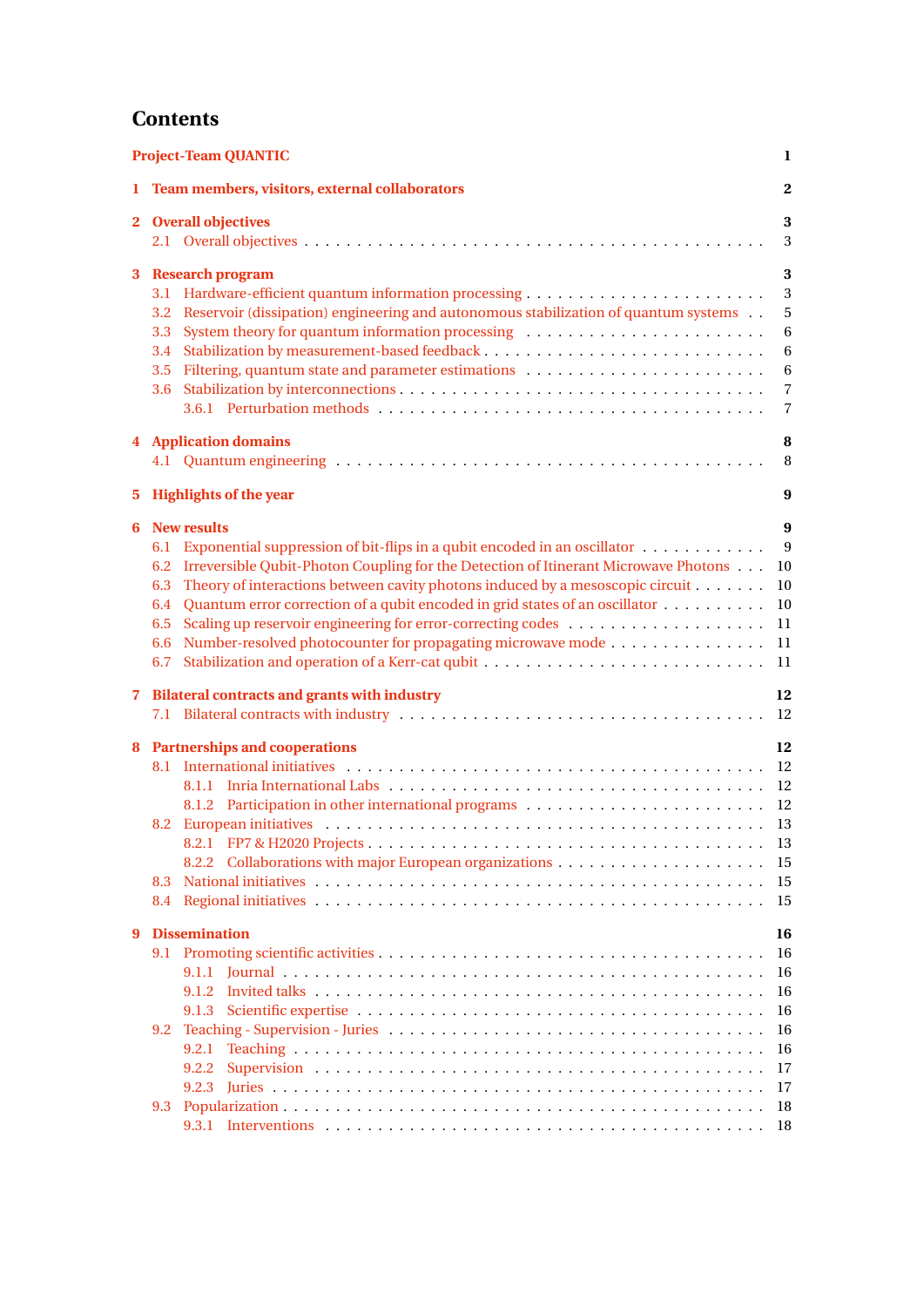| <b>10 Scientific production</b><br>- 18                                                                                                                                                                                        |  |
|--------------------------------------------------------------------------------------------------------------------------------------------------------------------------------------------------------------------------------|--|
|                                                                                                                                                                                                                                |  |
| 10.2 Publications of the year entertainment is not in the year entertainment in the set of the year entertainment is not in the position of the year entertainment is not in the set of the set of the set of the set of the s |  |
|                                                                                                                                                                                                                                |  |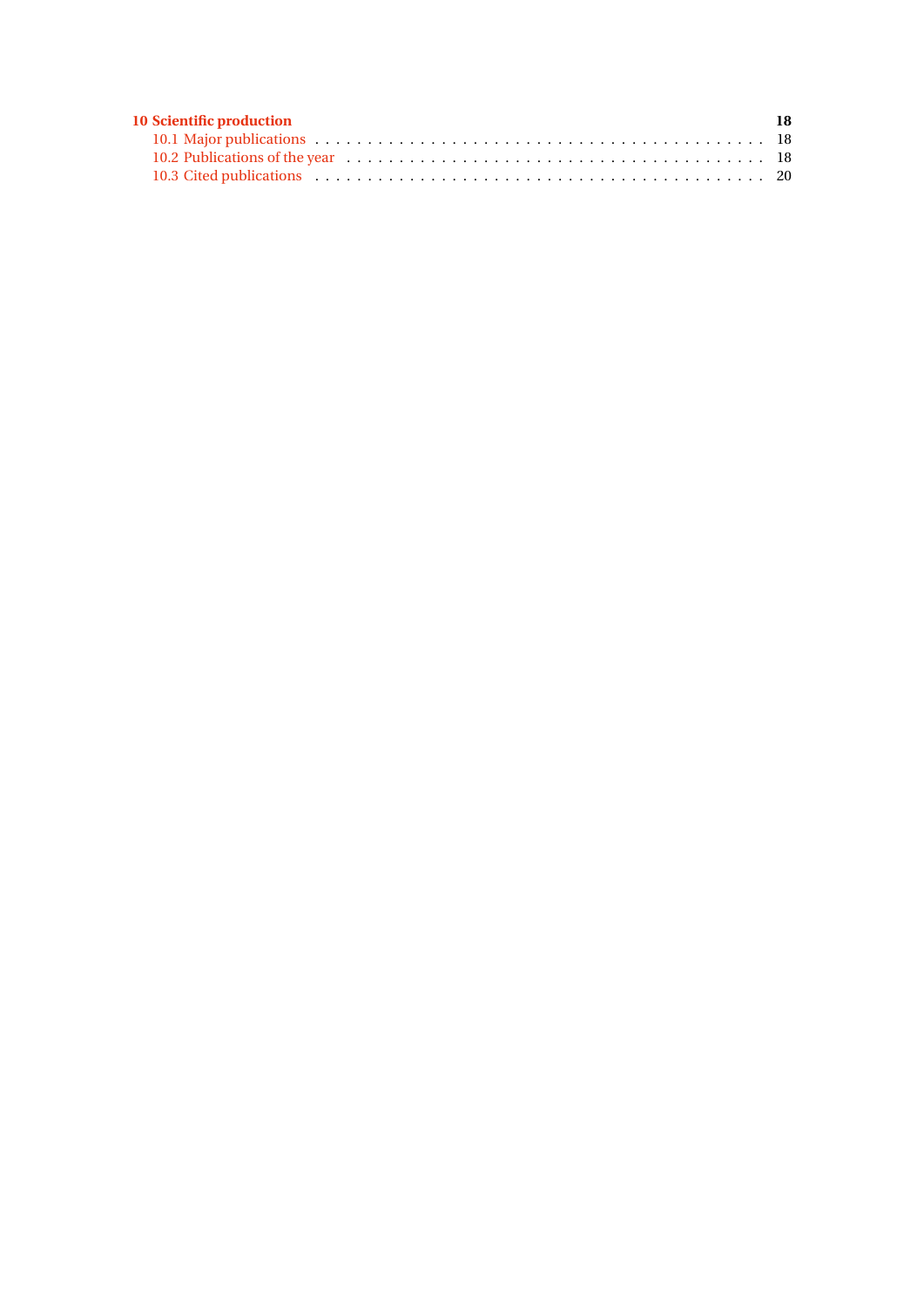# <span id="page-3-0"></span>**Project-Team QUANTIC**

*Creation of the Team: 2013 September 12, updated into Project-Team: 2015 April 01*

# **Keywords**

## **[Computer sciences and digital sciences](https://raweb.inria.fr/rapportsactivite/RA2020/static/keywords/ComputerScienceandDigitalScience.html)**

- A1.1.11. Quantum architectures
- A4.2. Correcting codes
- A6. Modeling, simulation and control
- A6.1. Methods in mathematical modeling
- A6.1.1. Continuous Modeling (PDE, ODE)
- A6.1.2. Stochastic Modeling
- A6.1.3. Discrete Modeling (multi-agent, people centered)
- A6.1.4. Multiscale modeling
- A6.2. Scientific computing, Numerical Analysis & Optimization
- A6.2.1. Numerical analysis of PDE and ODE
- A6.2.3. Probabilistic methods
- A6.2.6. Optimization
- A6.3.1. Inverse problems
- A6.3.2. Data assimilation
- A6.3.3. Data processing
- A6.3.4. Model reduction
- A6.4. Automatic control
- A6.4.1. Deterministic control
- A6.4.2. Stochastic control
- A6.4.3. Observability and Controlability
- A6.4.4. Stability and Stabilization

## **[Other research topics and application domains](https://raweb.inria.fr/rapportsactivite/RA2020/static/keywords/OtherResearchTopicsandApplicationDomains.html)**

- B5.3. Nanotechnology
- B5.4. Microelectronics
- B6.5. Information systems
- B9.10. Privacy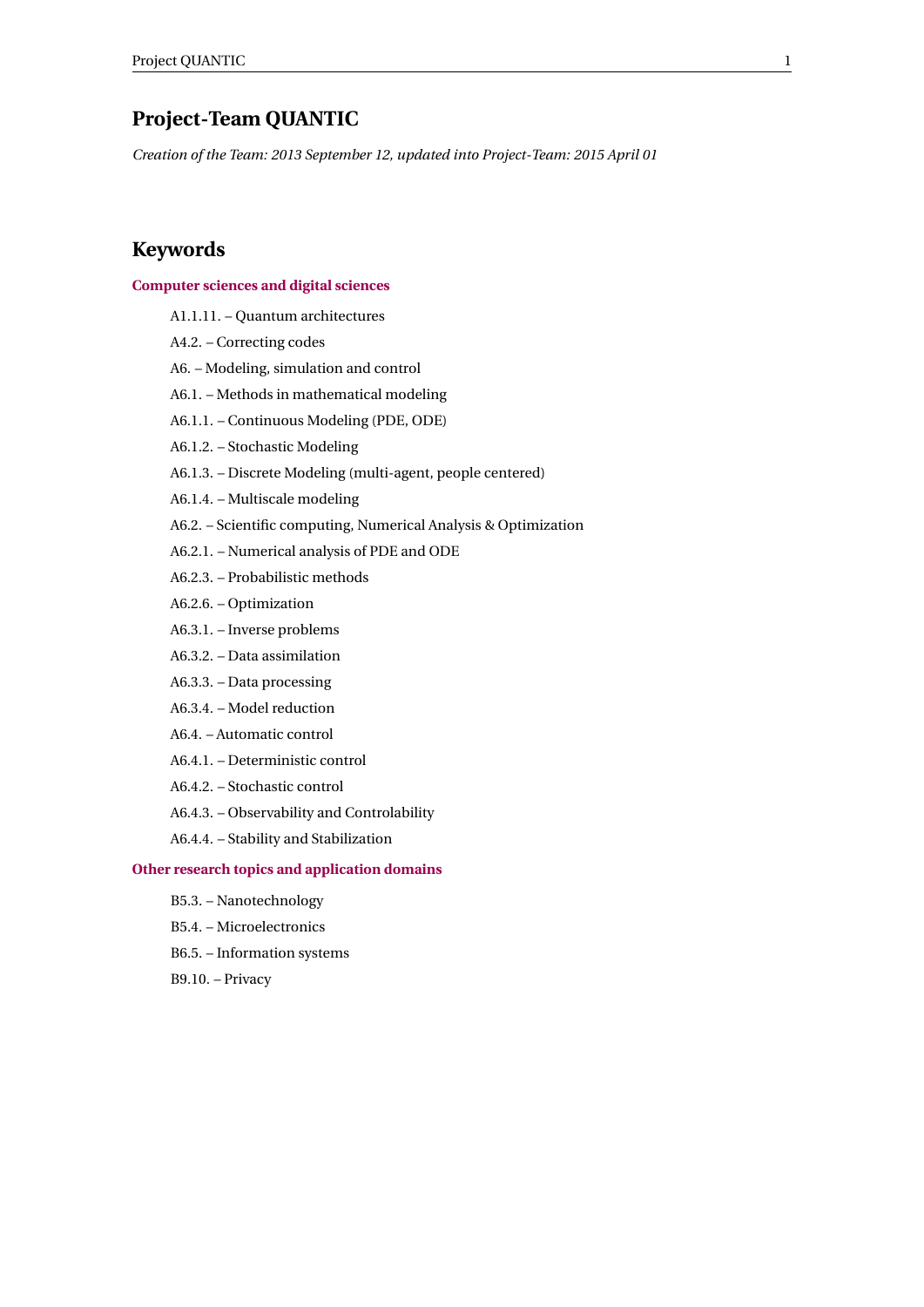# <span id="page-4-0"></span>**1 Team members, visitors, external collaborators**

# **Research Scientists**

- Mazyar Mirrahimi [Team leader, Inria, Senior Researcher]
- Philippe Campagne Ibarcq [Inria, Researcher]
- Alain Sarlette [Inria, Researcher]

# **Faculty Members**

- Zaki Leghtas [École Nationale Supérieure des Mines de Paris , Associate Professor]
- Pierre Rouchon [École Nationale Supérieure des Mines de Paris , Professor, HDR]

## **Post-Doctoral Fellows**

- Cyril Elouard [Inria, from Oct 2020]
- William Smith [Inria]

# **PhD Students**

- Michiel Burgelman [Inria]
- Ronan Gautier [Inria, from Mar 2020]
- Jeremie Guillaud [Inria, until Aug 2020]
- Francois Marie Le Regent [Alice et Bob, from Sep 2020]
- Vincent Martin [Inria]
- Lev Arcady Sellem [Ecole normale supérieure Paris-Saclay, from Sep 2020]
- Christian Siegele [Inria]
- Aron Vanselow [Inria, from Sep 2020]

# **Interns and Apprentices**

- Francois Marie Le Regent [Inria, from Apr 2020 until Jun 2020]
- Adrien Rospars [Universié de Lyon, from Jun 2020 until Jul 2020]
- Lev Arcady Sellem [Ecole normale supérieure Paris-Saclay, from Apr 2020 until Aug 2020]
- Donatas Simeliunas [École polytechnique, until Mar 2020]

# **Administrative Assistant**

• Derya Gök [Inria]

# **External Collaborator**

• Jeremie Guillaud [Alice et Bob, from Sep 2020]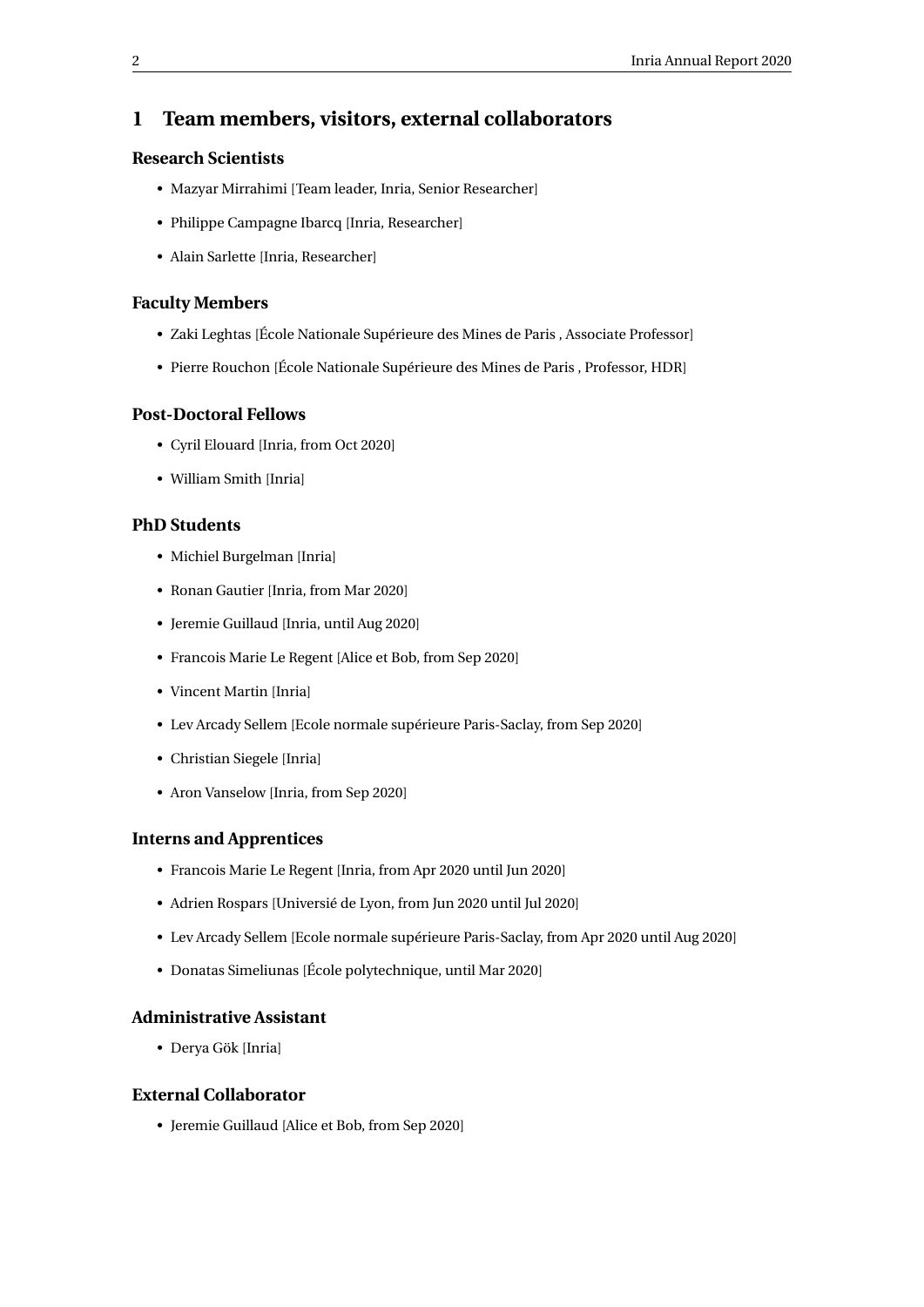# <span id="page-5-0"></span>**2 Overall objectives**

# <span id="page-5-1"></span>**2.1 Overall objectives**

The research activities of QUANTIC team lie at the border between theoretical and experimental efforts in the emerging field of quantum systems engineering. Our research topics are in direct continuation of a historic research theme of INRIA, classical automatic control, while opening completely new perspectives toward quantum control: by developing a new mathematical system theory for quantum circuits, we will realize the components of a future quantum information processing unit.

One of the unique features of our team concerns the large spectrum of our subjects going from the mathematical analysis of the physical systems (development of systematic mathematical methods for control and estimation of quantum systems), and the numerical analysis of the proposed solutions, to the experimental implementation of the quantum circuits based on these solutions. This is made possible by the constant and profound interaction between the applied mathematicians and the physicists in the group. Indeed, this close collaboration has already brought a significant acceleration in our research efforts. In a long run, this synergy should lead to a deeper understanding of the physical phenomena behind these emerging technologies and the development of new research directions within the field of quantum information processing.

Towards this ultimate task of practical quantum digital systems, the approach of the QUANTIC team is complementary to the one taken by teams with expertise in quantum algorithms. Indeed, we start from the specific controls that can be realistically applied on physical systems, to propose designs which combine them into *hardware shortcuts* implementing *robust* behaviors useful for quantum information processing. Whenever a significant new element of quantum engineering architecture is developed, the initial motivation is to prove an enabling technology with major impact for the groups working one abstraction layer higher: on quantum algorithms but also on e.g. secure communication and metrology applications.

# <span id="page-5-2"></span>**3 Research program**

## <span id="page-5-3"></span>**3.1 Hardware-efficient quantum information processing**

In this scientific program, we will explore various theoretical and experimental issues concerning protection and manipulation of quantum information. Indeed, the next, critical stage in the development of Quantum Information Processing (QIP) is most certainly the active quantum error correction (QEC). Through this stage one designs, possibly using many physical qubits, an encoded logical qubit which is protected against major decoherence channels and hence admits a significantly longer effective coherence time than a physical qubit. Reliable (fault-tolerant) computation with protected logical qubits usually comes at the expense of a significant overhead in the hardware (up to thousands of physical qubits per logical qubit). Each of the involved physical qubits still needs to satisfy the best achievable properties (coherence times, coupling strengths and tunability). More remarkably, one needs to avoid undesired interactions between various subsystems. This is going to be a major difficulty for qubits on a single chip.

The usual approach for the realization of QEC is to use many qubits to obtain a larger Hilbert space of the qubit register [\[88,](#page-24-0) [91\]](#page-25-0). By redundantly encoding quantum information in this Hilbert space of larger dimension one make the QEC tractable: different error channels lead to distinguishable error syndromes. There are two major drawbacks in using multi-qubit registers. The first, fundamental, drawback is that with each added physical qubit, several new decoherence channels are added. Because of the exponential increase of the Hilbert's space dimension versus the linear increase in the number of decay channels, using enough qubits, one is able to eventually protect quantum information against decoherence. However, multiplying the number of possible errors, this requires measuring more error syndromes. Note furthermore that, in general, some of these new decoherence channels can lead to correlated action on many qubits and this needs to be taken into account with extra care: in particular, such kind of non-local error channels are problematic for surface codes. The second, more practical, drawback is that it is still extremely challenging to build a register of more than on the order of 10 qubits where each of the qubits is required to satisfy near the best achieved properties: these properties include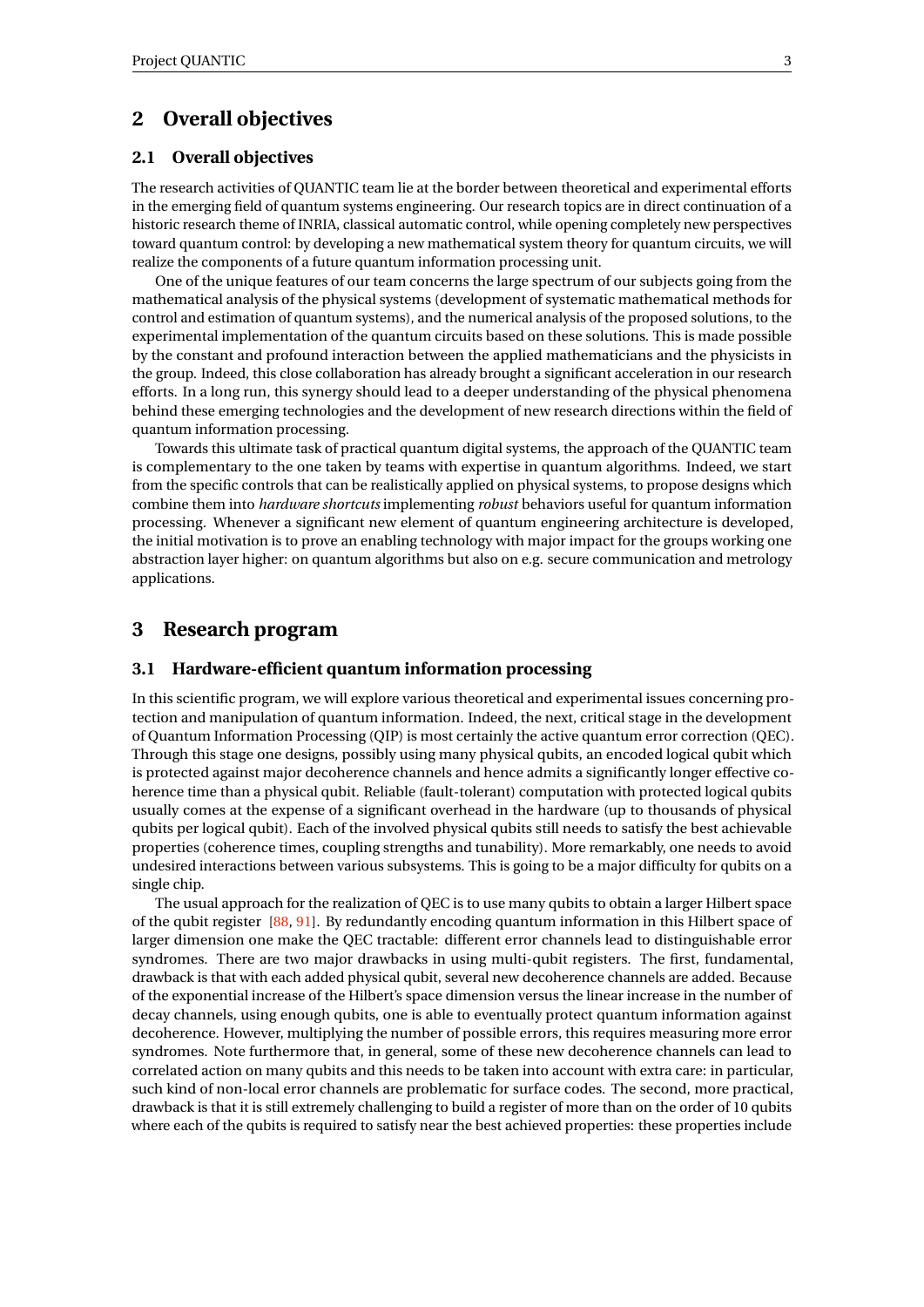

<span id="page-6-0"></span>Figure 1: (a) A protected logical qubit consisting of a register of many qubits: here, we see a possible architecture for the Steane code [\[91\]](#page-25-0) consisting of 7 qubits requiring the measurement of 6 error syndromes. In this sketch, 7 transmon qubits in a high-Q resonator and the measurement of the 6 error syndromes is ensured through 6 additional ancillary qubits with the possibility of individual readout of the ancillary qubits via independent low-Q resonators. (b) Minimal architecture for a protected logical qubit, adapted to circuit quantum electrodynamics experiments. Quantum information is encoded in a Schrödinger cat state of a single high-Q resonator mode and a single error syndrome is measured, using a single ancillary transmon qubit and the associated readout low-Q resonator.

the coherence time, the coupling strengths and the tunability. Indeed, building such a register is not merely only a fabrication task but rather, one requirers to look for architectures such that, each individual qubit can be addressed and controlled independently from the others. One is also required to make sure that all the noise channels are well-controlled and uncorrelated for the QEC to be effective.

We have recently introduced a new paradigm for encoding and protecting quantum information in a quantum harmonic oscillator (e.g. a high-Q mode of a 3D superconducting cavity) instead of a multi-qubit register [\[65\]](#page-23-0). The infinite dimensional Hilbert space of such a system can be used to redundantly encode quantum information. The power of this idea lies in the fact that the dominant decoherence channel in a cavity is photon damping, and no more decay channels are added if we increase the number of photons we insert in the cavity. Hence, only a single error syndrome needs to be measured to identify if an error has occurred or not. Indeed, we are convinced that most early proposals on continuous variable QIP [\[62,](#page-23-1) [55\]](#page-23-2) could be revisited taking into account the design flexibilities of Quantum Superconducting Circuits (QSC) and the new coupling regimes that are provided by these systems. In particular, we have illustrated that coupling a qubit to the cavity mode in the strong dispersive regime provides an important controllability over the Hilbert space of the cavity mode [\[64\]](#page-23-3). Through a recent experimental work [\[96\]](#page-25-1), we benefit from this controllability to prepare superpositions of quasi-orthogonal coherent states, also known as Schrödinger cat states.

In this Scheme, the logical qubit is encoded in a four-component Schrödinger cat state. Continuous quantum non-demolition (QND) monitoring of a single physical observable, consisting of photon number parity, enables then the tractability of single photon jumps. We obtain therefore a first-order quantum error correcting code using only a single high-Q cavity mode (for the storage of quantum information), a single qubit (providing the non-linearity needed for controllability) and a single low-Q cavity mode (for reading out the error syndrome). An earlier experiment on such QND photon-number parity measurements [\[92\]](#page-25-2) has recently led to a first experimental realization of a full quantum error correcting code improving the coherence time of quantum information  $[8]$ . As shown in Figure [1,](#page-6-0) this leads to a significant hardware economy for realization of a protected logical qubit. Our goal here is to push these ideas towards a reliable and hardware-efficient paradigm for universal quantum computation.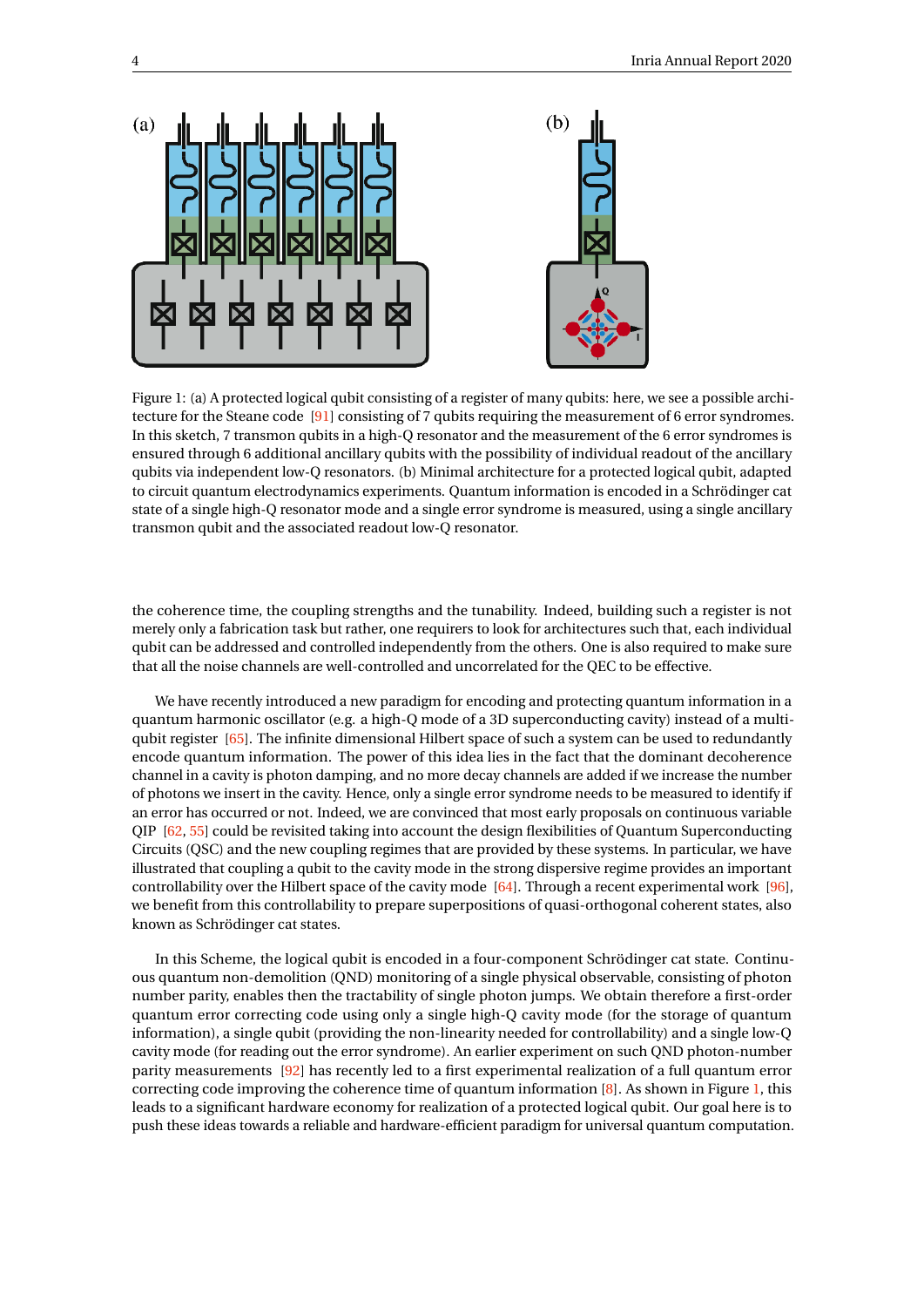<span id="page-7-0"></span>Being at the heart of any QEC protocol, the concept of feedback is central for the protection of quantum information, enabling many-qubit quantum computation or long-distance quantum communication. However, such a closed-loop control which requires a real-time and continuous measurement of the quantum system has been for long considered as counter-intuitive or even impossible. This thought was mainly caused by properties of quantum measurements: any measurement implies an instantaneous strong perturbation to the system's state. The concept of *quantum non-demolition* (QND) measurement has played a crucial role in understanding and resolving this difficulty [\[37\]](#page-22-1). In the context of cavity quantum electro-dynamics (cavity QED) with Rydberg atoms [\[58\]](#page-23-4), a first experiment on continuous QND measurements of the number of microwave photons was performed by the group at Laboratoire Kastler-Brossel (ENS) [\[56\]](#page-23-5). Later on, this ability of performing continuous measurements allowed the same group to realize the first continuous quantum feedback protocol stabilizing highly non-classical states of the microwave field in the cavity, the so-called photon number states [\[10\]](#page-20-6) (this ground-breaking work was mentioned in the Nobel prize attributed to Serge Haroche). The QUANTIC team contributed to the theoretical work behind this experiment [\[47,](#page-22-2) [28,](#page-22-3) [90,](#page-25-3) [29\]](#page-22-4). These contributions include the development and optimization of the quantum filters taking into account the quantum measurement back-action and various measurement noises and uncertainties, the development of a feedback law based on control Lyapunov techniques, and the compensation of the feedback delay.

In the context of circuit quantum electrodynamics (circuit QED) [\[45\]](#page-22-5), recent advances in quantumlimited amplifiers [\[81,](#page-24-1) [94\]](#page-25-4) have opened doors to high-fidelity non-demolition measurements and real-time feedback for superconducting qubits [\[59\]](#page-23-6). This ability to perform high-fidelity non-demolition measurements of a quantum signal has very recently led to quantum feedback experiments with quantum superconducting circuits [\[94,](#page-25-4) [80,](#page-24-2) [39\]](#page-22-6). Here again, the QUANTIC team has participated to one of the first experiments in the field where the control objective is to track a dynamical trajectory of a single qubit rather than stabilizing a stationary state. Such quantum trajectory tracking could be further explored to achieve metrological goals such as the stabilization of the amplitude of a microwave drive [\[72\]](#page-24-3).

While all this progress has led to a strong optimism about the possibility to perform active protection of quantum information against decoherence, the rather short dynamical time scales of these systems limit, to a great amount, the complexity of the feedback strategies that could be employed. Indeed, in such measurement-based feedback protocols, the time-consuming data acquisition and post-treatment of the output signal leads to an important latency in the feedback procedure.

The reservoir (dissipation) engineering [\[78\]](#page-24-4) and the closely related coherent feedback [\[70\]](#page-24-5) are considered as alternative approaches circumventing the necessity of a real-time data acquisition, signal processing and feedback calculations. In the context of quantum information, the decoherence, caused by the coupling of a system to uncontrolled external degrees of freedom, is generally considered as the main obstacle to synthesize quantum states and to observe quantum effects. Paradoxically, it is possible to intentionally engineer a particular coupling to a reservoir in the aim of maintaining the coherence of some particular quantum states. In a general viewpoint, these approaches could be understood in the following manner: by coupling the quantum system to be stabilized to a strongly dissipative ancillary quantum system, one evacuates the entropy of the main system through the dissipation of the ancillary one. By building the feedback loop into the Hamiltonian, this type of autonomous feedback obviates the need for a complicated external control loop to correct errors. On the experimental side, such autonomous feedback techniques have been used for qubit reset [\[54\]](#page-23-7), single-qubit state stabilization [\[73\]](#page-24-6), and the creation  $[32]$  and stabilization  $[63, 69, 87]$  $[63, 69, 87]$  $[63, 69, 87]$  $[63, 69, 87]$  $[63, 69, 87]$  of states of multipartite quantum systems.

Such reservoir engineering techniques could be widely revisited exploring the flexibility in the Hamiltonian design for QSC. We have recently developed theoretical proposals leading to extremely efficient, and simple to implement, stabilization schemes for systems consisting of a single, two or three qubits [\[54,](#page-23-7) [67,](#page-23-9) [43,](#page-22-8) [46\]](#page-22-9). The experimental results based on these protocols have illustrated the efficiency of the approach [\[54,](#page-23-7) [87\]](#page-24-8). Through these experiments, we exploit the strong dispersive interaction [\[85\]](#page-24-9) between superconducting qubits and a single low-Q cavity mode playing the role of a dissipative reservoir. Applying continuous-wave (cw) microwave drives with well-chosen fixed frequencies, amplitudes, and phases, we engineer an effective interaction Hamiltonian which evacuates the entropy of the system interacting with a noisy environment: by driving the qubits and cavity with continuous-wave drives, we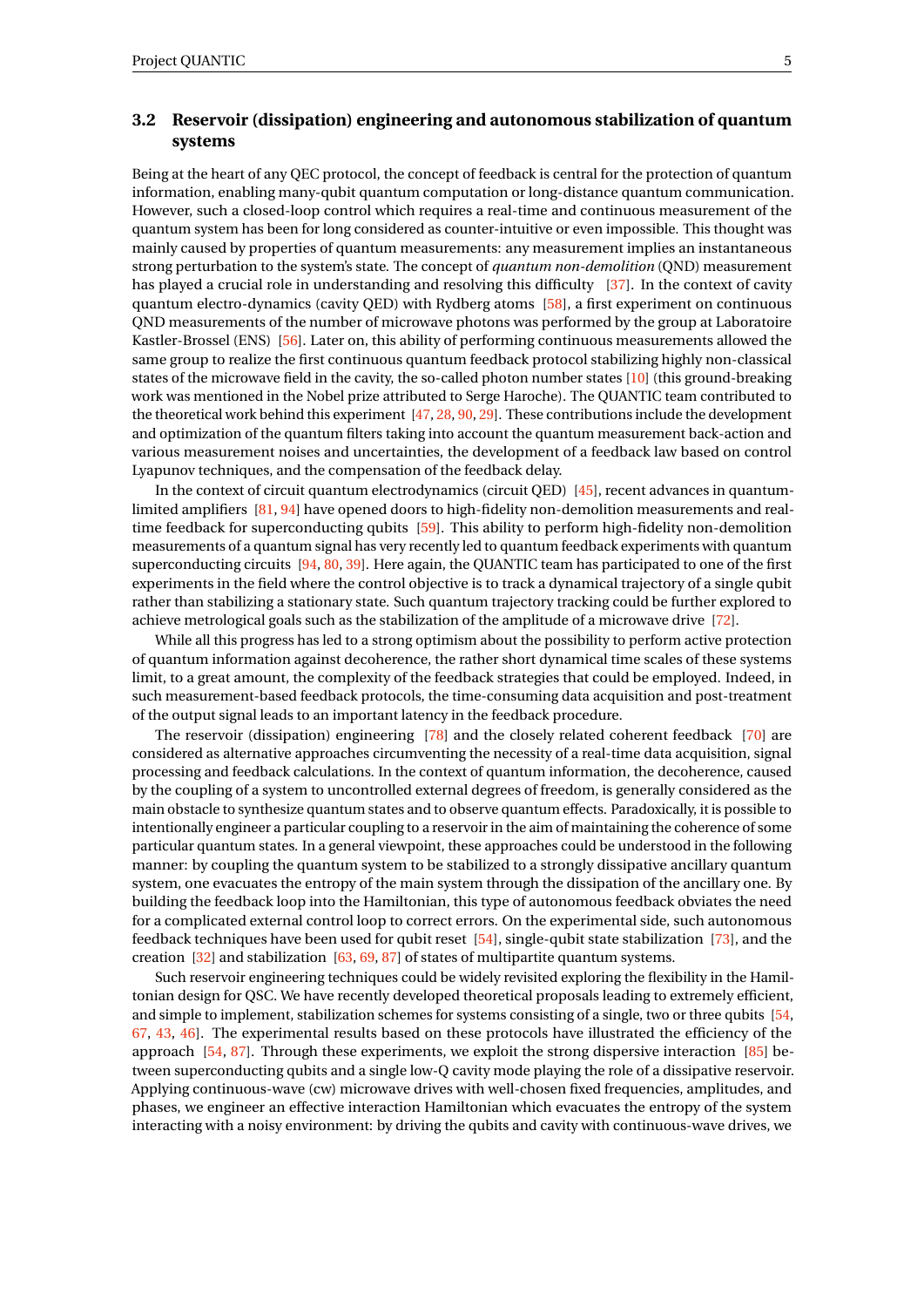induce an autonomous feedback loop which corrects the state of the qubits every time it decays out of the desired target state. The schemes are robust against small variations of the control parameters (drives amplitudes and phase) and require only some basic calibration. Finally, by avoiding resonant interactions between the qubits and the low-Q cavity mode, the qubits remain protected against the Purcell effect, which would reduce the coherence times. We have also investigated both theoretically and experimentally the autonomous stabilization of non-classical states (such as Schrodinger cat states and Fock states) of microwave field confined in a high-Q cavity mode [\[83,](#page-24-10) [60\]](#page-23-10)[\[7,](#page-20-7) [5\]](#page-20-8).

#### <span id="page-8-0"></span>**3.3 System theory for quantum information processing**

In parallel and in strong interactions with the above experimental goals, we develop systematic mathematical methods for dynamical analysis, control and estimation of composite and open quantum systems. These systems are built with several quantum subsystems whose irreversible dynamics results from measurements and/or decoherence. A special attention is given to spin/spring systems made with qubits and harmonic oscillators. These developments are done in the spirit of our recent contributions [\[82,](#page-24-11) [28,](#page-22-3) [89,](#page-25-5) [84,](#page-24-12) [90,](#page-25-3) [29\]](#page-22-4)[\[9\]](#page-20-9) resulting from collaborations with the cavity quantum electrodynamics group of Laboratoire Kastler Brossel.

## <span id="page-8-1"></span>**3.4 Stabilization by measurement-based feedback**

The protection of quantum information via efficient QEC is a combination of (i) tailored dynamics of a quantum system in order to protect an informational qubit from certain decoherence channels, and (ii) controlled reaction to measurements that efficiently detect and correct the dominating disturbances that are not rejected by the tailored quantum dynamics.

In such feedback scheme, the system and its measurement are quantum objects whereas the controller and the control input are classical. The stabilizing control law is based on the past values of the measurement outcomes. During our work on the LKB photon box, we have developed, for single input systems subject to quantum non-demolition measurement, a systematic stabilization method [\[29\]](#page-22-4): it is based on a discrete-time formulation of the dynamics, on the construction of a strict control Lyapunov function and on an explicit compensation of the feedback-loop delay. Keeping the QND measurement assumptions, extensions of such stabilization schemes will be investigated in the following directions: finite set of values for the control input with application to the convergence analysis of the atomic feedback scheme experimentally tested in [\[97\]](#page-25-6); multi-input case where the construction by inversion of a Metzler matrix of the strict Lyapunov function is not straightforward; continuous-time systems governed by diffusive master equations; stabilization towards a set of density operators included in a target subspace; adaptive measurement by feedback to accelerate the convergence towards a stationary state as experimentally tested in [\[76\]](#page-24-13). Without the QND measurement assumptions, we will also address the stabilization of non-stationary states and trajectory tracking, with applications to systems similar to those considered in [\[59,](#page-23-6) [39\]](#page-22-6).

# <span id="page-8-2"></span>**3.5 Filtering, quantum state and parameter estimations**

The performance of every feedback controller crucially depends on its online estimation of the current situation. This becomes even more important for quantum systems, where full state measurements are physically impossible. Therefore the ultimate performance of feedback correction depends on fast, efficient and optimally accurate state and parameter estimations.

A quantum filter takes into account imperfection and decoherence and provides the quantum state at time *t* ≥ 0 from an initial value at *t* = 0 and the measurement outcomes between 0 and *t*. Quantum filtering goes back to the work of Belavkin [\[33\]](#page-22-10) and is related to quantum trajectories [\[40,](#page-22-11) [44\]](#page-22-12). A modern and mathematical exposure of the diffusive models is given in [\[31\]](#page-22-13). In [\[57\]](#page-23-11) a first convergence analysis of diffusive filters is proposed. Nevertheless the convergence characterization and estimation of convergence rate remain open and difficult problems. For discrete time filters, a general stability result based on fidelity is proven in [\[82,](#page-24-11) [89\]](#page-25-5). This stability result is extended to a large class of continuoustime filters in [\[27\]](#page-22-14). Further efforts are required to characterize asymptotic and exponential stability. Estimations of convergence rates are available only for quantum non-demolition measurements [\[34\]](#page-22-15).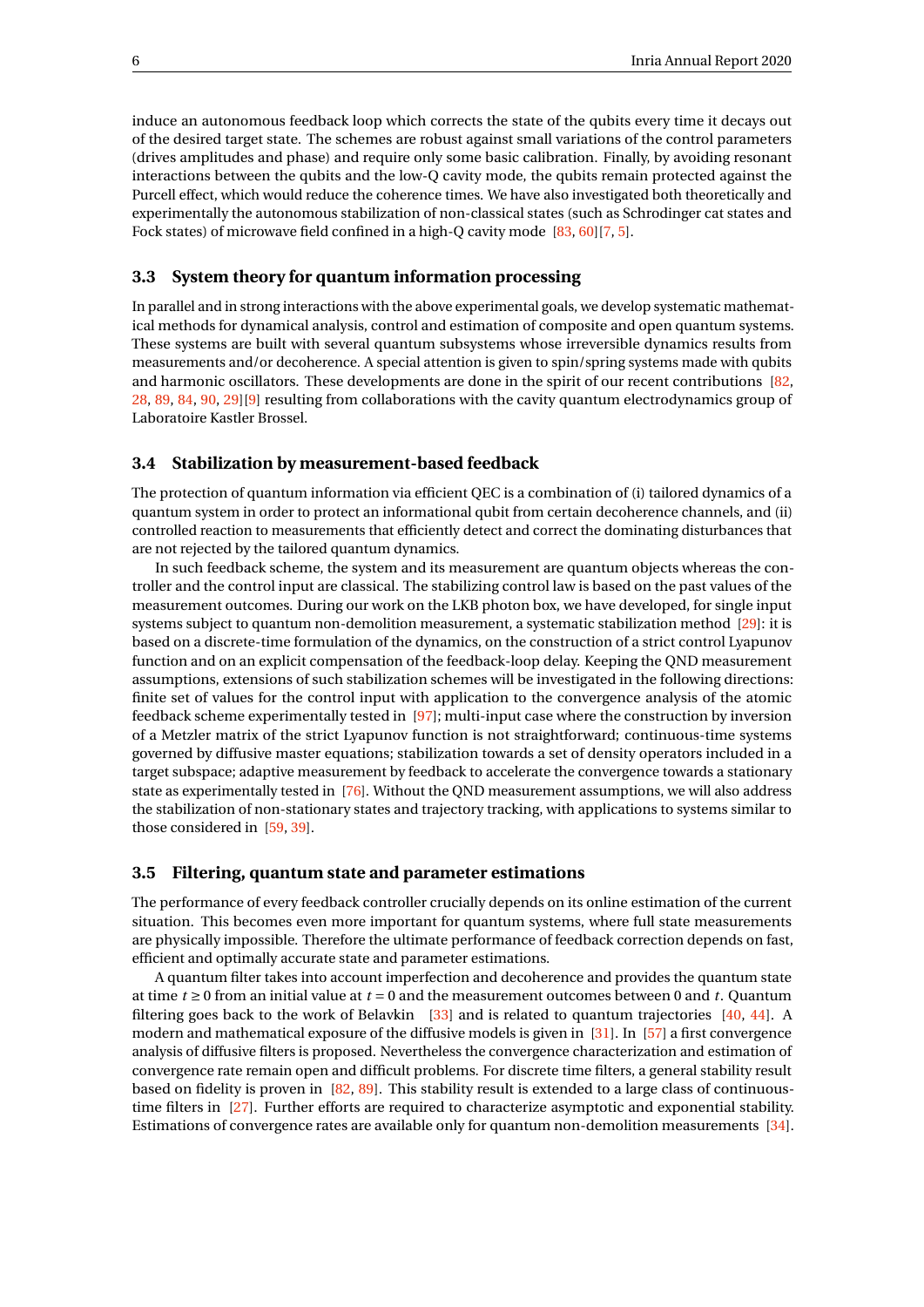Parameter estimations based on measurement data of quantum trajectories can be formulated within such quantum filtering framework [\[49,](#page-23-12) [74\]](#page-24-14).

We will continue to investigate stability and convergence of quantum filtering. We will also exploit our fidelity-based stability result to justify maximum likelihood estimation and to propose, for open quantum system, parameter estimation algorithms inspired of existing estimation algorithms for classical systems. We will also investigate a more specific quantum approach: it is noticed in [\[38\]](#page-22-16) that postselection statistics and "past quantum" state analysis [\[50\]](#page-23-13) enhance sensitivity to parameters and could be interesting towards increasing the precision of an estimation.

## <span id="page-9-0"></span>**3.6 Stabilization by interconnections**

In such stabilization schemes, the controller is also a quantum object: it is coupled to the system of interest and is subject to decoherence and thus admits an irreversible evolution. These stabilization schemes are closely related to reservoir engineering and coherent feedback [\[78,](#page-24-4) [70\]](#page-24-5). The closed-loop system is then a composite system built with the original system and its controller. In fact, and given our particular recent expertise in this domain [\[9\]](#page-20-9) [\[87,](#page-24-8) [54\]](#page-23-7), this subsection is dedicated to further developing such stabilization techniques, both experimentally and theoretically.

The main analysis issues are to prove the closed-loop convergence and to estimate the convergence rates. Since these systems are governed by Lindblad differential equations (continuous-time case) or Kraus maps (discrete-time case), their stability is automatically guaranteed: such dynamics are contractions for a large set of metrics (see [\[77\]](#page-24-15)). Convergence and asymptotic stability is less well understood. In particular most of the convergence results consider the case where the target steady-state is a density operator of maximum rank (see, e.g., [\[30\]](#page-22-17)[chapter 4, section 6]). When the goal steady-state is not full rank very few convergence results are available.

We will focus on this geometric situation where the goal steady-state is on the boundary of the cone of positive Hermitian operators of finite trace. A specific attention will be given to adapt standard tools (Lyapunov function, passivity, contraction and Lasalle's invariance principle) for infinite dimensional systems to spin/spring structures inspired of [\[9,](#page-20-9) [7\]](#page-20-7) [\[87,](#page-24-8) [54\]](#page-23-7) and their associated Fokker-Planck equations for the Wigner functions.

We will also explore the Heisenberg point of view in connection with recent results of the INRIA project-team MAXPLUS (algorithms and applications of algebras of max-plus type) relative to Perron-Frobenius theory [\[53,](#page-23-14) [52\]](#page-23-15). We will start with [\[86\]](#page-24-16) and [\[79\]](#page-24-17) where, based on a theorem due to Birkhoff [\[35\]](#page-22-18), dual Lindblad equations and dual Kraus maps governing the Heisenberg evolution of any operator are shown to be contractions on the cone of Hermitian operators equipped with Hilbert's projective metric. As the Heisenberg picture is characterized by convergence of all operators to a multiple of the identity, it might provide a mean to circumvent the rank issues. We hope that such contraction tools will be especially well adapted to analyzing quantum systems composed of multiple components, motivated by the facts that the same geometry describes the contraction of classical systems undergoing synchronizing interactions [\[93\]](#page-25-7) and by our recent generalized extension of the latter synchronizing interactions to quantum systems [\[71\]](#page-24-18).

Besides these analysis tasks, the major challenge in stabilization by interconnections is to provide systematic methods for the design, from typical building blocks, of control systems that stabilize a specific quantum goal (state, set of states, operation) when coupled to the target system. While constructions exist for so-called linear quantum systems [\[75\]](#page-24-19), this does not cover the states that are more interesting for quantum applications. Various strategies have been proposed that concatenate iterative control steps for open-loop steering [\[95,](#page-25-8) [68\]](#page-23-16) with experimental limitations. The characterization of Kraus maps to stabilize any types of states has also been established [\[36\]](#page-22-19), but without considering experimental implementations. A viable stabilization by interaction has to combine the capabilities of these various approaches, and this is a missing piece that we want to address.

#### <span id="page-9-1"></span>**3.6.1 Perturbation methods**

With this subsection we turn towards more fundamental developments that are necessary in order to address the complexity of quantum networks with efficient reduction techniques. This should yield both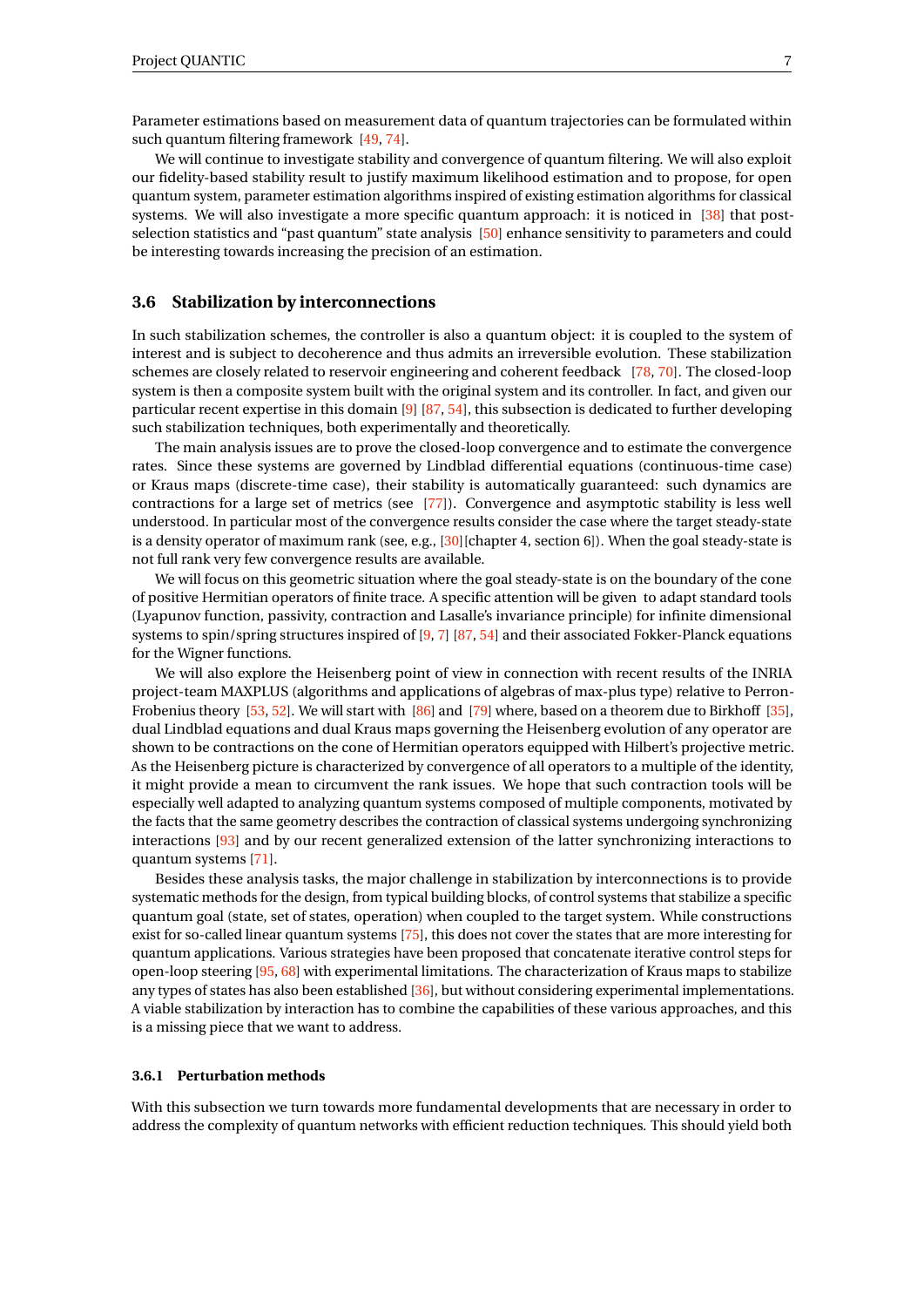efficient mathematical methods, as well as insights towards unravelling dominant physical phenomena/mechanisms in multipartite quantum dynamical systems.

In the Schrödinger point of view, the dynamics of open quantum systems are governed by master equations, either deterministic or stochastic [\[58,](#page-23-4) [51\]](#page-23-17). Dynamical models of composite systems are based on tensor products of Hilbert spaces and operators attached to the constitutive subsystems. Generally, a hierarchy of different timescales is present. Perturbation techniques can be very useful to construct reliable models adapted to the timescale of interest.

To eliminate high frequency oscillations possibly induced by quasi-resonant classical drives, averaging techniques are used (rotating wave approximation). These techniques are well established for closed systems without any dissipation nor irreversible effect due to measurement or decoherence. We will consider in a first step the adaptation of these averaging techniques to deterministic Lindblad master equations governing the quantum state, i.e. the system density operator. Emphasis will be put on first order and higher order corrections based on non-commutative computations with the different operators appearing in the Lindblad equations. Higher order terms could be of some interest for the protected logical qubit of figure [1b](#page-6-0). In future steps, we intend to explore the possibility to explicitly exploit averaging or singular perturbation properties in the design of coherent quantum feedback systems; this should be an open-systems counterpart of works like [\[66\]](#page-23-18).

To eliminate subsystems subject to fast convergence induced by decoherence, singular perturbation techniques can be used. They provide reduced models of smaller dimension via the adiabatic elimination of the rapidly converging subsystems. The derivation of the slow dynamics is far from being obvious (see, e.g., the computations of page 142 in [\[41\]](#page-22-20) for the adiabatic elimination of low-Q cavity). Conversely to the classical composite systems where we have to eliminate one component in a Cartesian product, we here have to eliminate one component in a tensor product. We will adapt geometric singular perturbations [\[48\]](#page-22-21) and invariant manifold techniques [\[42\]](#page-22-22) to such tensor product computations to derive reduced slow approximations of any order. Such adaptations will be very useful in the context of quantum Zeno dynamics to obtain approximations of the slow dynamics on the decoherence-free subspace corresponding to the slow attractive manifold.

Perturbation methods are also precious to analyze convergence rates. Deriving the spectrum attached to the Lindblad differential equation is not obvious. We will focus on the situation where the decoherence terms of the form  $L\rho L^\dagger$  – ( $L^\dagger L\rho$  +  $\rho L^\dagger L$ )/2 are small compared to the conservative terms –  $i$ [*H*/ħ,  $\rho$ ]. The difficulty to overcome here is the degeneracy of the unperturbed spectrum attached to the conservative evolution  $\frac{d}{dt} \rho = -i[H/\hbar, \rho]$ . The degree of degeneracy of the zero eigenvalue always exceeds the dimension of the Hilbert space. Adaptations of usual perturbation techniques [\[61\]](#page-23-19) will be investigated. They will provide estimates of convergence rates for slightly open quantum systems. We expect that such estimates will help to understand the dependence on the experimental parameters of the convergence rates observed in [\[54,](#page-23-7) [87,](#page-24-8) [67\]](#page-23-9).

As particular outcomes for the other subsections, we expect that these developments towards simpler dominant dynamics will guide the search for optimal control strategies, both in open-loop microwave networks and in autonomous stabilization schemes such as reservoir engineering. It will further help to efficiently compute explicit convergence rates and quantitative performances for all the intended experiments.

# <span id="page-10-0"></span>**4 Application domains**

# <span id="page-10-1"></span>**4.1 Quantum engineering**

A new field of quantum systems engineering has emerged during the last few decades. This field englobes a wide range of applications including nano-electromechanical devices, nuclear magnetic resonance applications, quantum chemical synthesis, high resolution measurement devices and finally quantum information processing devices for implementing quantum computation and quantum communication. Recent theoretical and experimental achievements have shown that the quantum dynamics can be studied within the framework of estimation and control theory, but give rise to new models that have not been fully explored yet.

The QUANTIC team's activities are defined at the border between theoretical and experimental efforts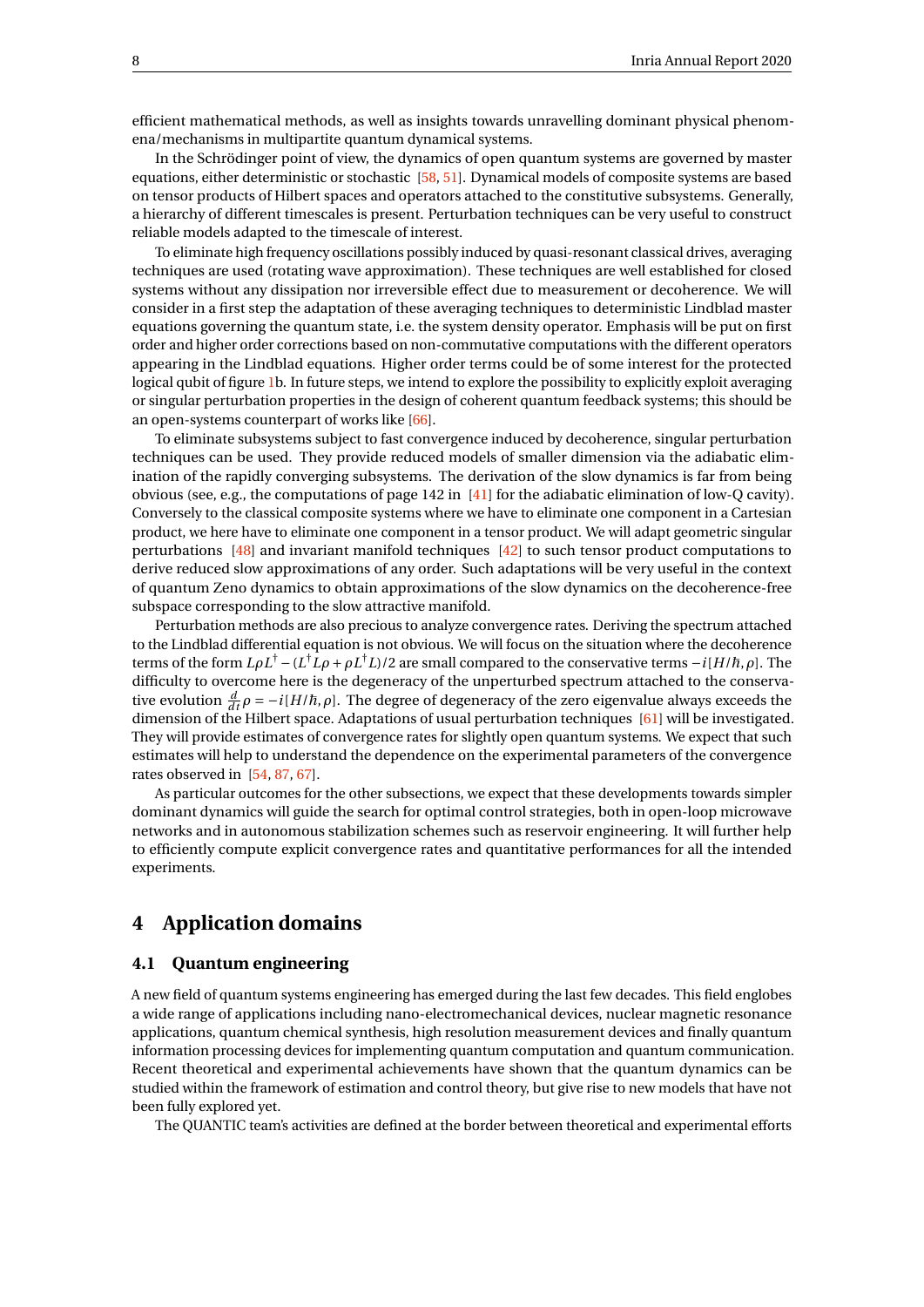of this emerging field with an emphasis on the applications in quantum information, computation and communication. The main objective of this interdisciplinary team is to develop quantum devices ensuring a robust processing of quantum information.

On the theory side, this is done by following a system theory approach: we develop estimation and control tools adapted to particular features of quantum systems. The most important features, requiring the development of new engineering methods, are related to the concept of measurement and feedback for composite quantum systems. The destructive and partial  $<sup>1</sup>$  $<sup>1</sup>$  $<sup>1</sup>$  nature of measurements for quantum</sup> systems lead to major difficulties in extending classical control theory tools. Indeed, design of appropriate measurement protocols and, in the sequel, the corresponding quantum filters estimating the state of the system from the partial measurement record, are themselves building blocks of the quantum system theory to be developed.

On the experimental side, we develop new quantum information processing devices based on quantum superconducting circuits. Indeed, by realizing superconducting circuits at low temperatures and using microwave measurement techniques, the macroscopic and collective degrees of freedom such as the voltage and the current are forced to behave according to the laws of quantum mechanics. Our quantum devices are aimed to protect and process quantum information through these integrated circuits.

# <span id="page-11-0"></span>**5 Highlights of the year**

- Pierre Rouchon has obtained an ERC advanced grant in pannel PE7 entitled Q-Feedback (Quantum feedback Engineering).
- Philippe Campagne-Ibarcq has obtained an ANR JCJC grant entitile SYNCAMIL "Synthetic Non-Local Hamiltonians for the protection of quantum information".
- Philippe Campagne-Ibarcq has obtained a regional DIM SIRTEQ grant for experimental equipment.
- Successful PhD defense of Raphaël Lescanne under the supervision of Zaki Leghtas and Takis Kontos.
- Successful HDR defense of Zaki Leghtas and Alain Sarlette.
- Creation of startup Alice and Bob. Philippe Campagne-Ibarcq, Zaki Leghtas and Mazyar Mirrahimi are members of the scientific board.
- Mazyar Mirrahimi was a plenary speaker at the European Control Conference.

# <span id="page-11-1"></span>**6 New results**

# <span id="page-11-2"></span>**6.1 Exponential suppression of bit-flips in a qubit encoded in an oscillator**

Participants: R. Lescanne, M. Villiers, A. Sarlette, M. Mirrahimi, Z. Leghtas.

A quantum system interacts with its environment—if ever so slightly—no matter how much care is put into isolating it. Therefore, quantum bits undergo errors, putting dauntingly difficult constraints on the hardware suitable for quantum computation. New strategies are emerging to circumvent this problem by encoding a quantum bit non-locally across the phase space of a physical system. Because most sources of decoherence result from local fluctuations, the foundational promise is to exponentially suppress errors by increasing a measure of this non-locality. Prominent examples are topological quantum bits, which delocalize information over real space and where spatial extent measures non-locality. Here, we encode a quantum bit in the field quadrature space of a superconducting resonator endowed with a special mechanism that dissipates photons in pairs. This process pins down two computational states to separate locations in phase space. By increasing this separation, we measure an exponential decrease of the bit-flip rate while only linearly increasing the phase-flip rate. Because bit-flips are autonomously

<span id="page-11-3"></span> $1$ Here the partiality means that no single quantum measurement is capable of providing the complete information on the state of the system.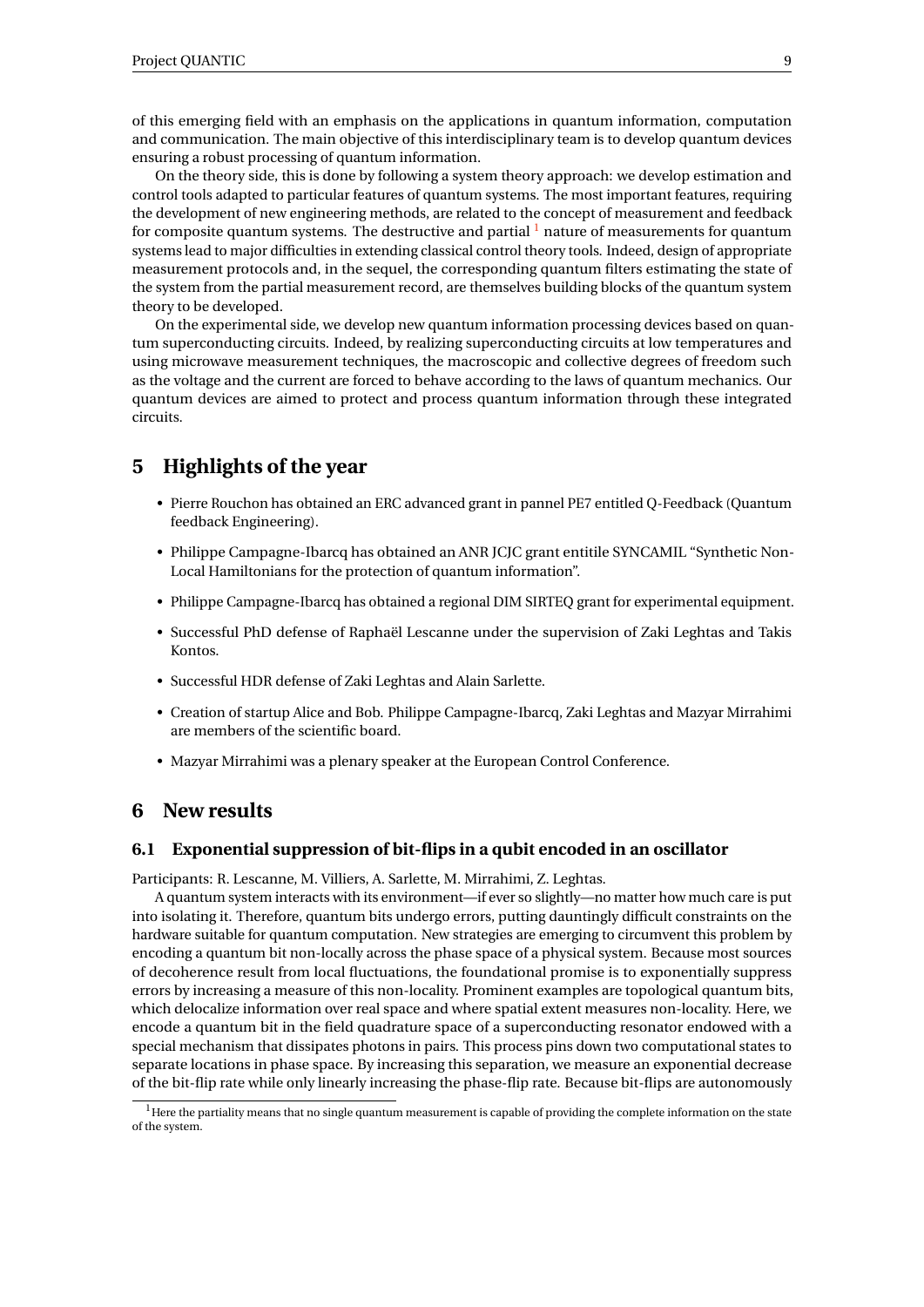corrected, only phase-flips remain to be corrected via a one-dimensional quantum error correction code. This exponential scaling demonstrates that resonators with nonlinear dissipation are promising building blocks for quantum computation with drastically reduced hardware overhead. This experimental work was published in [\[16\]](#page-21-0).

# <span id="page-12-0"></span>**6.2 Irreversible Qubit-Photon Coupling for the Detection of Itinerant Microwave Photons**

# Participants: R. Lescanne, Z. Leghtas

Single photon detection is a key resource for sensing at the quantum limit and the enabling technology for measurement-based quantum computing. Photon detection at optical frequencies relies on irreversible photoassisted ionization of various natural materials. However, microwave photons have energies 5 orders of magnitude lower than optical photons, and are therefore ineffective at triggering measurable phenomena at macroscopic scales. Here, we report the observation of a new type of interaction between a single two-level system (qubit) and a microwave resonator. These two quantum systems do not interact coherently; instead, they share a common dissipative mechanism to a cold bath: the qubit irreversibly switches to its excited state if and only if a photon enters the resonator. We have used this highly correlated dissipation mechanism to detect itinerant photons impinging on the resonator. This scheme does not require any prior knowledge of the photon waveform nor its arrival time, and dominant decoherence mechanisms do not trigger spurious detection events (dark counts). We demonstrate a detection efficiency of 58% and a record low dark count rate of 1.4 per millisecond. This work establishes engineered nonlinear dissipation as a key enabling resource for a new class of low-noise nonlinear microwave detectors. This experimental work was published in [\[15\]](#page-21-1).

## <span id="page-12-1"></span>**6.3 Theory of interactions between cavity photons induced by a mesoscopic circuit**

#### Participants: Z. Leghtas

We use a quantum path-integral approach to describe the behavior of a microwave cavity coupled to a dissipative mesoscopic circuit. We integrate out the mesoscopic electronic degrees of freedom to obtain a cavity effective action at fourth order in the light/matter coupling. By studying the structure of this action, we establish sufficient conditions in which the cavity dynamics can be described with a Lindblad equation. This equation depends on effective parameters set by electronic correlation functions. It reveals that the mesoscopic circuit induces an effective Kerr interaction and two-photon dissipative processes. We use our method to study the effective dynamics of a cavity coupled to a double quantum dot with normal metal reservoirs. If the cavity is driven at twice its frequency, the double-dot circuit generates photonic squeezing and nonclassicalities visible in the cavity Wigner function. In particular, we find a counterintuitive situation where mesoscopic dissipation enables the production of photonic Schrödinger cats. These effects can occur for realistic circuit parameters. Our method can be generalized straightforwardly to more complex circuit geometries with, for instance, multiple quantum dots and other types of fermionic reservoirs such as superconductors and ferromagnets. This theoretical work was published in [\[12\]](#page-21-2).

#### <span id="page-12-2"></span>**6.4 Quantum error correction of a qubit encoded in grid states of an oscillator**

Participants: Philippe Campagne-Ibarcq and Mazyar Mirrahimi

Quantum Error Correction (QEC) derives from the reasonable assumption that noise is local, that is, it does not act in a coordinated way on different parts of the physical system. Therefore, if a logical qubit is encoded non-locally, we can detect and correct noise-induced evolution before it corrupts the encoded information . In 2001, Gottesman, Kitaev and Preskill (GKP) proposed a hardware-efficient instance of such a non-local qubit: a superposition of position eigenstates that forms grid states of a single oscillator.

In this work in collaboration with the group of Michel Devoret at Yale university, we experimentally prepare square and hexagonal GKP code states through a feedback protocol that incorporates nondestructive measurements that are implemented with a superconducting microwave cavity having the role of the oscillator. We demonstrate QEC of an encoded qubit with suppression of all logical errors, in quantitative agreement with a theoretical estimate based on the measured imperfections of the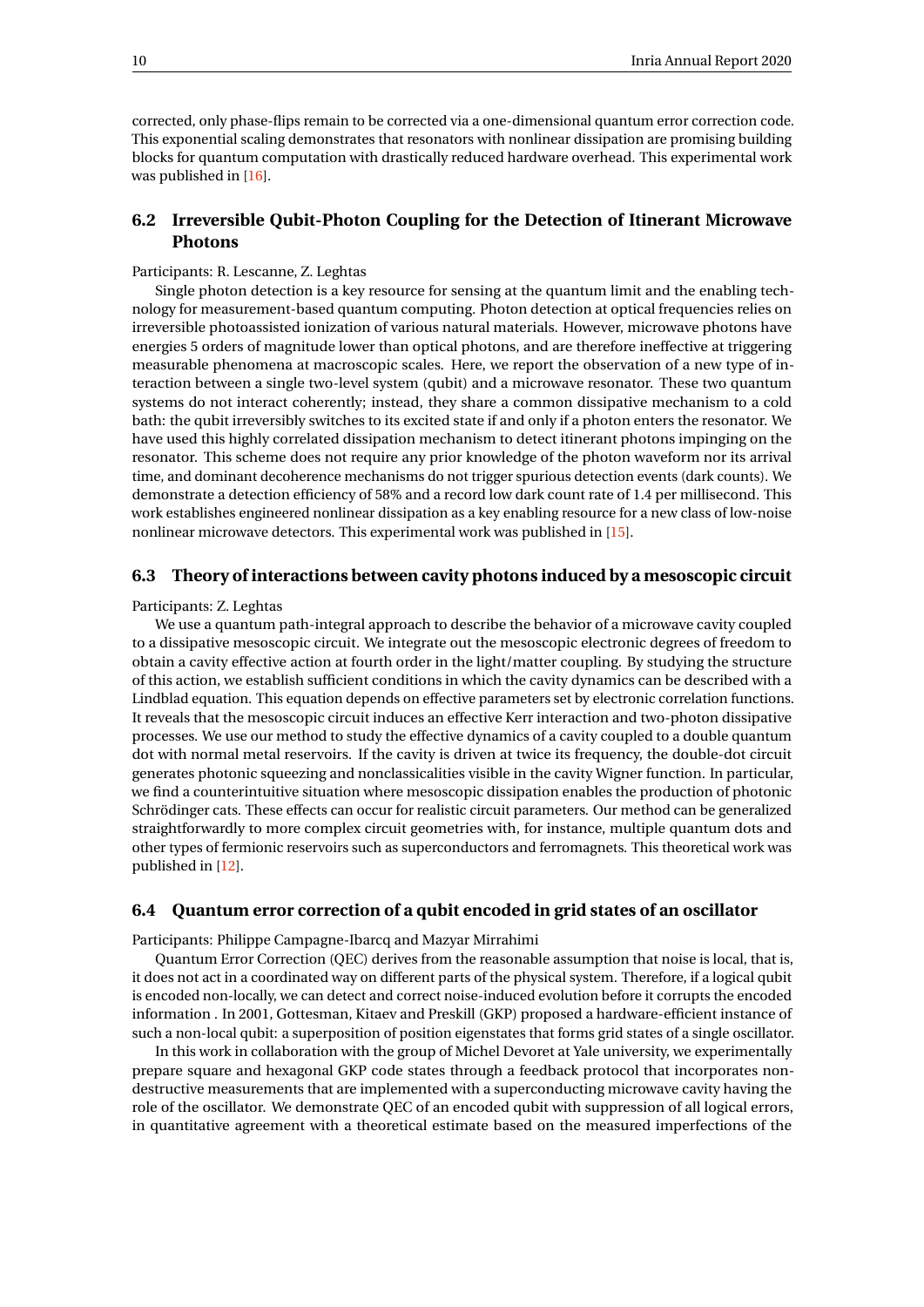experiment. This protocol is applicable to other continuous-variable systems and, in contrast to previous implementations of QEC , can mitigate all logical errors generated by a wide variety of noise processes and facilitate fault-tolerant quantum computation.

This work was published in [\[11\]](#page-20-10).

#### <span id="page-13-0"></span>**6.5 Scaling up reservoir engineering for error-correcting codes**

Participants: Alain Sarlette and Vincent Martin

Error-correcting codes are usually envisioned to counter errors by operating unitary corrections depending on the projective measurement results of some syndrome observables. We here propose a way to use them in a more integrated way, where the error correction is applied continuously and autonomously by an engineered environment. We focus on a proposal for the repetition code that counters bit-flip errors, and how to scale up the network encoding a logical quantum bit, towards stronger information protection. This proposal is motivated by the cat-qubits, which are strongly protected against one type of error and only need a repetition-code type protection against the other type. The challenge has been to devise a network architecture which allows to autonomously correct higher-order errors, while remaining realistic towards experimental realization by avoiding all-to-all or all-to-one coupling. This work [\[22\]](#page-21-3) submitted to MTNS 2020 (pandemic postponed as MTNS 2021) was proposing a first architecture and analysis tools.

## <span id="page-13-1"></span>**6.6 Number-resolved photocounter for propagating microwave mode**

Participants: Pierre Rouchon

Detectors of propagating microwave photons have recently been realized using superconducting circuits. However a number-resolved photocounter is still missing. In this work, we demonstrate a single-shot counter for propagating microwave photons that can resolve up to 3 photons. It is based on a pumped Josephson Ring Modulator that can catch an arbitrary propagating mode by frequency conversion and store its quantum state in a stationary memory mode. A transmon qubit then counts the number of photons in the memory mode using a series of binary questions. Using measurement based feedback, the number of questions is minimal and scales logarithmically with the maximal number of photons. The detector features a detection efficiency of  $0.96 \pm 0.04$ , and a dark count probability of 0.030±0.002 for an average dead time of 4.5*µ*s. To maximize its performance, the device is first used as an *in situ* waveform detector from which an optimal pump is computed and applied. Depending on the number of incoming photons, the detector succeeds with a probability that ranges from  $(54 \pm 2)\%$  to 99%. This experimental result in collaboration with the team of Benjamin Huard at ENS Lyon was published in [\[13\]](#page-21-4).

#### <span id="page-13-2"></span>**6.7 Stabilization and operation of a Kerr-cat qubit**

Participants: Mazyar Mirrahimi

Quantum superpositions of macroscopically distinct classical states, so-called Schrödinger cat states, are a resource for quantum metrology, quantum communication, and quantum computation. In particular, the superpositions of two opposite-phase coherent states in an oscillator encode a qubit protected against phase-flip errors. However, several challenges have to be overcome in order for this concept to become a practical way to encode and manipulate error-protected quantum information. The protection must be maintained by stabilizing these highly excited states and, at the same time, the system has to be compatible with fast gates on the encoded qubit and a quantum non-demolition readout of the encoded information. Here, we experimentally demonstrate a novel method for the generation and stabilization of Schrödinger cat states based on the interplay between Kerr nonlinearity and single-mode squeezing in a superconducting microwave resonator. We show an increase in transverse relaxation time of the stabilized, error-protected qubit over the single-photon Fock-state encoding by more than one order of magnitude. We perform all single-qubit gate operations on time-scales more than sixty times faster than the shortest coherence time and demonstrate single-shot readout of the protected qubit under stabilization. Our results showcase the combination of fast quantum control with the robustness against errors intrinsic to stabilized macroscopic states and open up the possibility of using these states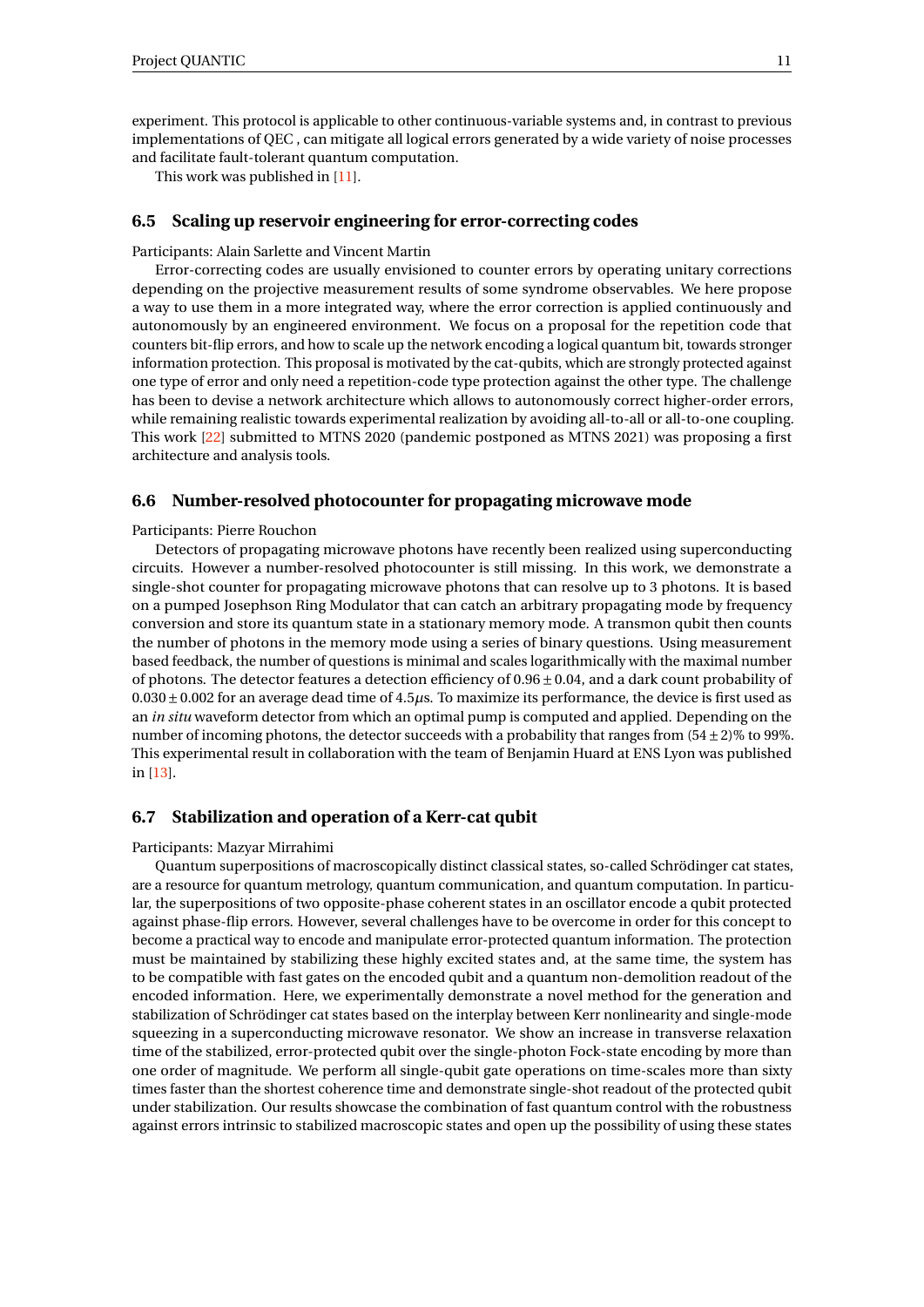as resources in quantum information processing. This experiment performed by the group of Michel Devoret at Yale university was published in [\[14\]](#page-21-5).

# <span id="page-14-0"></span>**7 Bilateral contracts and grants with industry**

# <span id="page-14-1"></span>**7.1 Bilateral contracts with industry**

• New contracts with the start-up Alice and Bob, funding the PhD thesis of François-Marie Le Regent and Vincent Martin.

# <span id="page-14-2"></span>**8 Partnerships and cooperations**

# <span id="page-14-3"></span>**8.1 International initiatives**

<span id="page-14-4"></span>**8.1.1 Inria International Labs**

#### **TAQUILLA**

#### **Title: Tailored quantum information protocols for quantum superconducting circuits**

**Duration:** 2016 -2020

**Coordinator:** Mazyar Mirrahimi

#### **Partners:**

• Department of Applied Physics, Yale University (United States)

#### **Inria contact:** Mazyar Mirrahimi

**Summary:** In this collaboration, we were interested to establish an alternative approach to quantum error correction (QEC) for superconducting qubits. This approach, developed through the Inria-Yale collaboration, is known under the name of cat codes, because it employs multiple interconnected high coherence cavity modes with non-linear dissipation to encode a qubit in superpositions of Schrödinger cat states. We aimed to implement error protected qubits, fault tolerant operations, and demonstrate the scalability of this approach.

#### <span id="page-14-5"></span>**8.1.2 Participation in other international programs**

- **DARPA:** Alain Sarlette is international key personnel on the DARPA project "The Quantum Computing Revolution and Optimization: Challenges and Opportunities" led by optimization researchers at Lehigh Universty. This project of about 2M dollars can fund some exchanges during the coming years.
- **Yale-ARO subaward:** In the framework of the collaborations with Yale university, Quantic team has received a sub-award from Yale university. This sub-award is part of an ARO (Army Research Office) grant received by our collaborators at Yale and covers the expenses related to our collaborations (hiring of new PhD students and postdocs at Inria and travels between Inria and Yale). This subaward was terminated in August 2020.
- **Berkeley exchange initiative:** P. Rouchon and A. Sarlette have set up an exchange initiative with Birgitta Whaley about quantum control and error correction based on continuous measurements. Due to the pandemic conditions, this initiative has been delayed of one-year until 2021.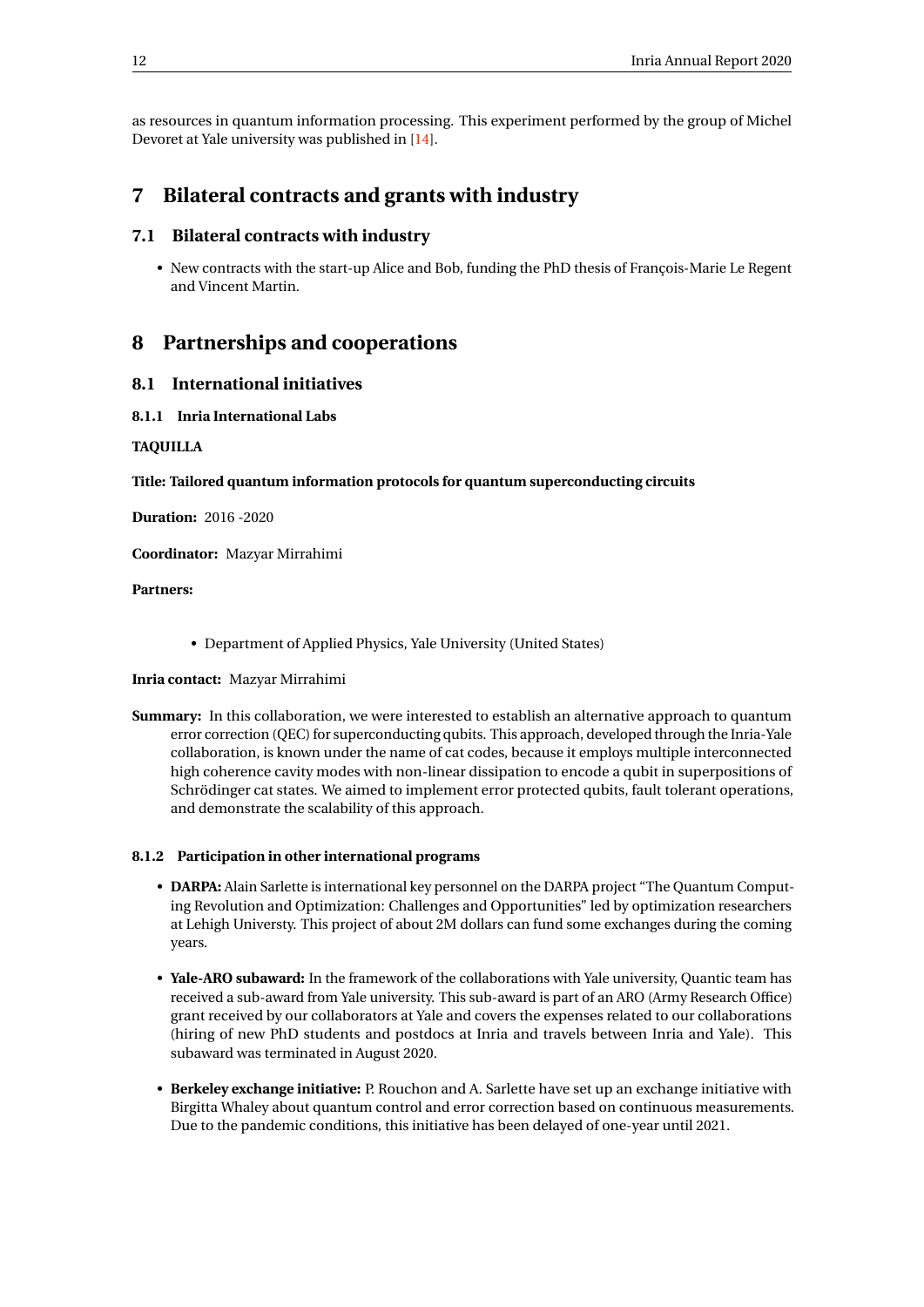# <span id="page-15-0"></span>**8.2 European initiatives**

## <span id="page-15-1"></span>**8.2.1 FP7 & H2020 Projects**

## **ERC Starting Grant ECLIPSE**

- Program: H2020
- Type: ERC
- Project acronym: ECLIPSE
- Project title: Exotic superconducting circuits to probe and protect quantum states of light and matter
- Duration: 2019-2024
- Coordinator: Zaki Leghtas, Mines Paristech
- Abstract: Quantum systems can occupy peculiar states, such as superposition or entangled states. These states are intrinsically fragile and eventually get wiped out by inevitable interactions with the environment. Protecting quantum states against decoherence is a formidable and fundamental problem in physics, which is pivotal for the future of quantum computing. The theory of quantum error correction provides a solution, but its current envisioned implementations require daunting resources: a single bit of information is protected by encoding it across tens of thousands of physical qubits. This project intend to encode quantum information in an entirely new type of qubit with two key specificities. First, it will be encoded in a single superconducting circuit resonator whose infinite dimensional Hilbert space can replace large registers of physical qubits. Second, this qubit will be rf-powered, continuously exchanging photons with a reservoir. This approach challenges the intuition that a qubit must be isolated from its environment. Instead, the reservoir acts as a feedback loop which continuously and autonomously corrects against errors. This correction takes place at the level of the quantum hardware, and reduces the need for error syndrome measurements which are resource intensive. The circuits I will develop manipulate quantum states of light, whose utility transcends the long term goal of quantum computing, and can readily be used to probe fundamental properties of matter. In mesoscopic physics where a large number of particles exhibit collective quantum phenomena, the measurement tools to characterize subtle quantum effects are often lacking. Here, the project proposes to measure the spin entanglement of a single Cooper pair, by coupling a superconductor to a circuit composed of microwave resonators and a carbon nanotube. The spin entanglement can be swapped into microwave photons, which can be detected by deploying the arsenal of quantum limited microwave measurement devices.

#### **ERC Advanced Grant Q-Feedback**

- Program: H2020
- Type: ERC
- Project acronym: Q-Feedback
- Project title: Quantum feedback Engineering
- Duration: 2020-2025
- Coordinator: Pierre Rouchon, Mines Paristech
- Abstract : Quantum technologies, such as quantum computers and simulators, have the potential of revolutionizing our computational speed, communication security and measurement precision. The power of the quantum relies on two key but fragile resources: quantum coherence and entanglement. This promising field is facing a major open question: how to design machines which exploit quantum properties on a large scale, and efficiently protect them from external perturbations (decoherence), which tend to suppress the quantum advantage?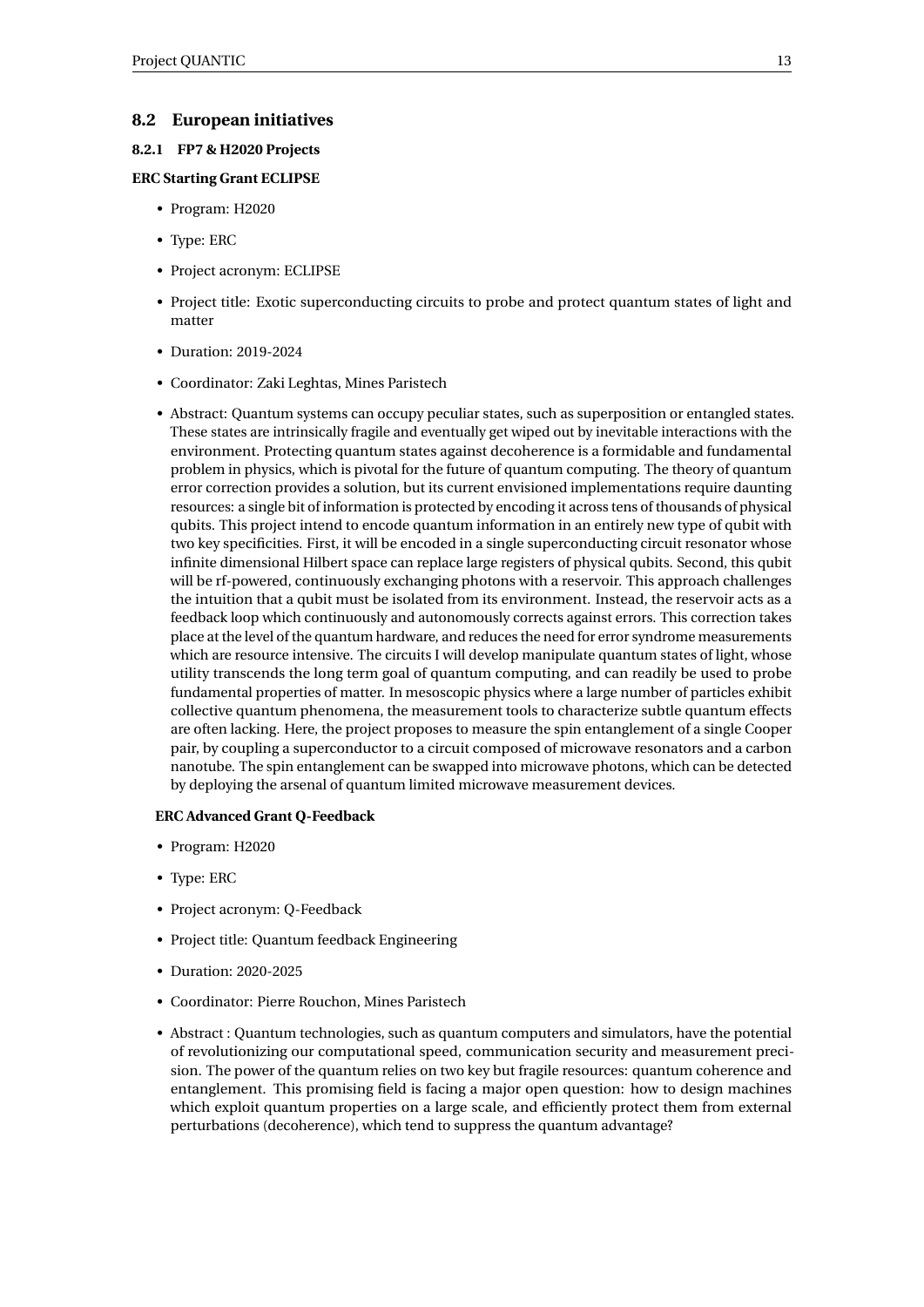Making a system robust and stable to the influence of external perturbations is one of the core problems in control engineering. The goal of this project is to address the above question from the angle of control systems. The fundamental and scientific ambition is to elaborate theoretical control methods to analyse and design feedback schemes for protecting and stabilizing quantum information. Q-Feedback develops mathematical methods to harness the inherently stochastic aspects of quantum measurements. Relying on the development of original mathematical perturbation techniques specific to open quantum systems, Q-Feedback proposes a new hierarchical strategy for quantum feedback modeling, design and analysis.

The building block of a quantum machine is the quantum bit (qubit), a system which can adopt two quantum states. Despite major progress, qubits remain fragile and lose their quantum properties before a meaningful task can be accomplished. For this reason, a qubit must be both protected against external perturbations, and manipulated to perform a task. Today, no such qubit has been built. In collaboration with experimentalists, the practical ambition is to design, relying on the control tools developed here, qubits readily integrable in a quantum processing unit. The physical platform will be Josephson superconducting circuits. Q-Feedback is expected to demonstrate the crucial role of control engineering in emerging quantum technologies.

#### **Quantera Grant QuCos**

- Program: H2020
- Type: Quantera
- Project acronym: QuCos
- Project title: Quantum Computation with Schrödinger cat states
- Duration: 2019-2023
- Coordinator: Gerhard Kirchmair, University of Innsbruck, Austria.
- Inria contacts: Zaki Leghtas and Mazyar Mirrahimi
- Other partners: ENS Lyon (France), Karlsruhe Institut of Technology (Germany), Quantum Machines (Israel), National Institute for Research and Development of Isotopic and Molecular Technologies, Romania.
- Abstract: This project seeks to establish a radically new, alternative approach to realizing the fundamental building blocks of quantum computers with superconducting qubits. In the next 3 years, we plan to employ only a handful of realistic components to realize robust error-corrected logical quantum bits. We aim to demonstrate the same level of protection provided by a few hundreds of qubits (with properties beyond the state of the art) in today's mainstream approach of the so-called surface code architecture. Our alternative approach is known as cat codes, because it employs multiple interconnected high coherence cavity modes with non-linear dissipation, to encode a qubit in superpositions of Schrödinger cat states. Our project combines realizing the quantum processor architecture as well as the control system and the protocols that drive it, building towards a full-stack error-corrected quantum computer. The partners in our collaboration form a strong synergetic group that has the full range of expertise needed to design and realize these systems, and to obtain these challenging goals. Furthermore, all partners of our project, including both industry and academia, have worked together and published works in the fields of quantum computing and quantum information processing. We aim to implement error protected qubits, fault tolerant operations, and demonstrate the scalability of this approach by realizing a repetition code. Our project will enable quantum experiments towards the ambitious and well-defined goal of constructing a logical qubit, on which we can perform gates, and most importantly, quantum error-correction (QEC).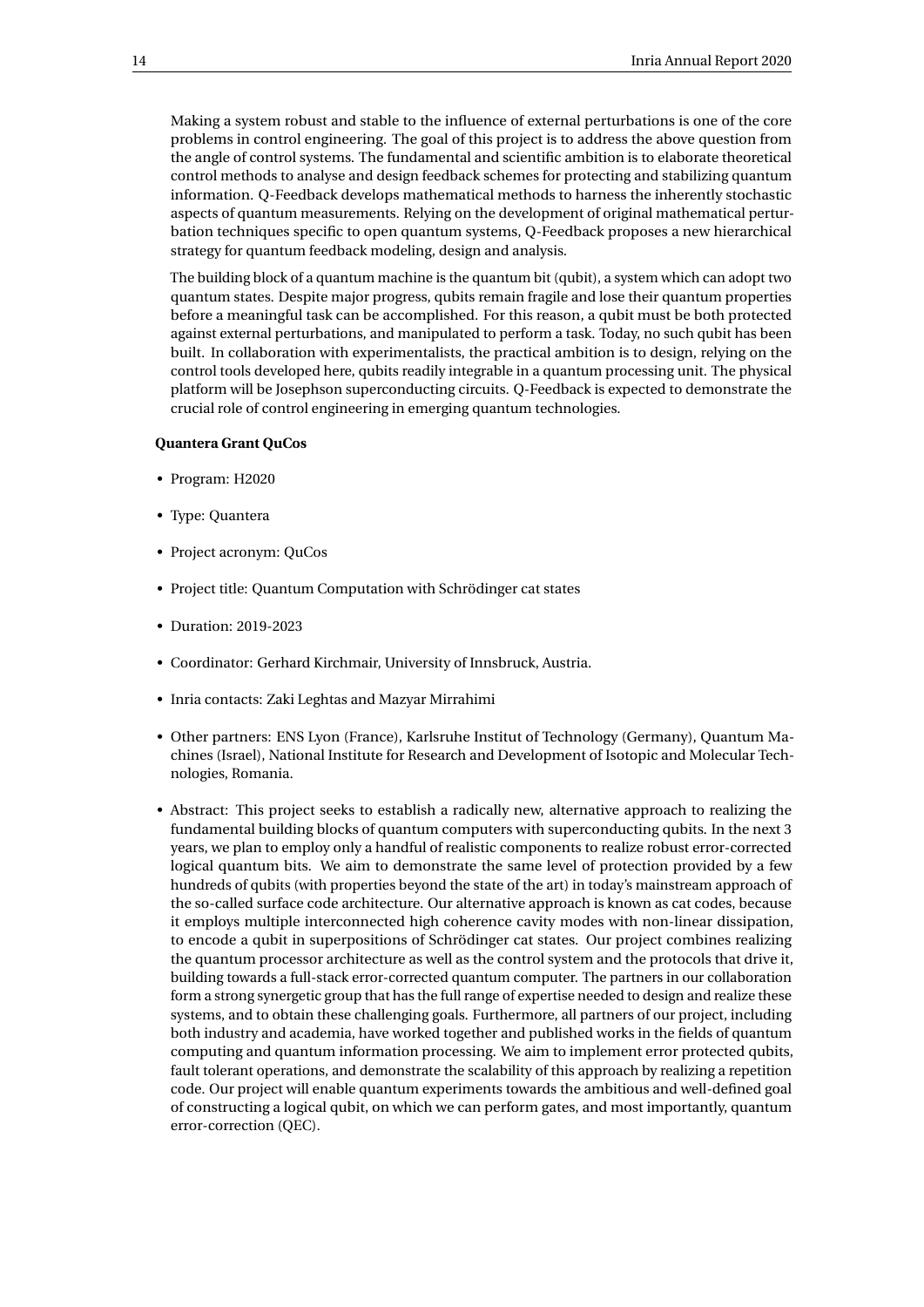## <span id="page-17-0"></span>**8.2.2 Collaborations with major European organizations**

- Partner 1: ENS Lyon
- We are pursuing our interdisciplinary work about quantum control from theoretical aspects in direct collaboration with existing experiments (ENS Lyon) with the group of Benjamin Huard, former member of the QUANTIC team. Joint papers are published and underway. The ANR-JCJC project HAMROQS by Alain Sarlette has Benjamin Huard as external supporting collaborator.
- Partner 2: Laboratoire Kastler Brossel
- We have been continuing collaborations with the teams of Samuel Deleglise and Igor Dotsenko from Laboratoire Kastler Brossel on the theoretical analysis of their experiments.
- Partner 4: Ghent University.
- Alain Sarlette is participating in a Belgian (Flanders) initiative on a Bose-Einstein condensate experiment. The experiment setup is being finalized at UGent where Alain Sarlette has been teaching since 2011; he has a standby consulting role with openings for suggestions.

# <span id="page-17-1"></span>**8.3 National initiatives**

- **ANR project HAMROQS**: In the framework of the ANR program JCJC, Alain Sarlette has received a funding for his research program "High-accuracy model reduction for open quantum systems". This grant of 212k euros started on april 2019 and will run for 4 years.
- **ANR project SYNCAMIL**: In the framework of the ANR program JCJC, Philippe Campagne-Ibarcq has received a funding for his research program "Synthetic Non-Local Hamiltonians for the protection of quantum information". This grant of 380k euros has allowed us to purchase the experimental equipment to perform an experiment on stabilization of GKP grid states at ENS Paris, and to hire a postdoctoral associate, Vincent Lienhard, for 2 years. The project started in December 2020 for 48 months.

# <span id="page-17-2"></span>**8.4 Regional initiatives**

- **DIM SIRTEQ** In the framework of the DIM program AAP PME, the DIM Sirteq is co-financing for 50 keuros the purchase of a high-sampling rate Arbitrary Waveform Generator which will be used for experiments in the project SYNCAMIL.
- **DIM SIRTEQ PhD fellowship**: We have received in 2017 a funding from DIM SIRTEQ to cover half of the PhD of Jérémie Guillaud under supervision of Mazyar Mirrahimi.
- **DIM SIRTEQ project SCOOP**:Half a PhD grant for Marius Villiers, supervised by Zaki Leghtas and Audrey Cottet (ENS Paris). The project is to use quantum circuits to detect the entanglement of a single Cooper pair.
- **EDPIF PhD fellowship**: Ecole Doctorale de Physique en Ile de France has funded half a PhD grant for Marius Villiers.
- **DGA PhD fellowship**: Direction Générale de l'Armement has funded half a PhD grant for Camille Berdou supervised by Zaki Leghtas. The project is to build a repetition code of cat-qubits.
- **Mines Paristech PhD Fellowship**: Ecole des Mines Paristech has funded half a PhD grant for Camille Berdou.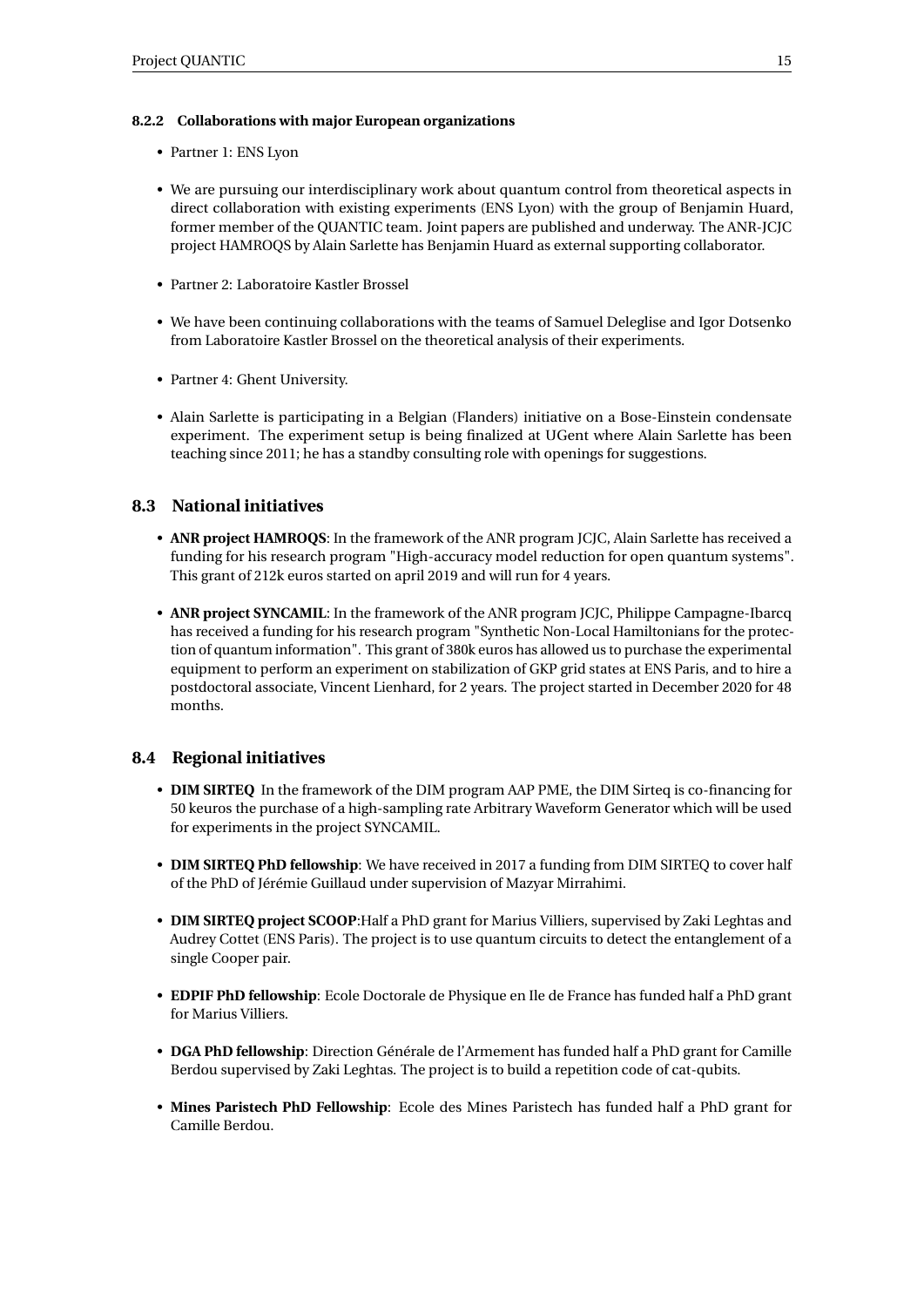# <span id="page-18-0"></span>**9 Dissemination**

# <span id="page-18-1"></span>**9.1 Promoting scientific activities**

# <span id="page-18-2"></span>**9.1.1 Journal**

## **Member of the editorial boards**

• Pierre Rouchon is member of the editorial board of Annual Reviews in Control.

## **Reviewer - reviewing activities**

- Philippe Campagne-Ibarcq was a reviewer for Physical Review X and Nature.
- Zaki Leghtas was a reviewer for Physical Review Letters, Physical Review X and Nature Physics.
- Mazyar Mirrahimi was a reviewer for Physical Review X Quantum, Physical Review Letters, Reviews of Modern Physics.
- Pierre Rouchon is a reviewer for IEEE TAC, Automatica and Physical Review X.
- Alain Sarlette was a reviewer for several automatic control and dynamical systems journals and conferences, as well as for Physical Review Journals and for Quantum specialized journals.

## <span id="page-18-3"></span>**9.1.2 Invited talks**

- Zaki Leghtas: Neuromorphic meets quantum. C2N Palaiseau France. Invited by Danijela Markovic.
- Zaki Leghtas: Ecole Polytechnique, France. Invited by Timothée Nicolas .
- Mazyar Mirrahimi: Plenary Speaker, European Control Conference, Saint-Petersbourgh.
- Mazyar Mirrahimi: Colloquium, Inria Sophia Antipolis.
- Alain Sarlette: IFAC world congress, July 2020 (speaker in invited session virtual meeting): Quantum adiabatic elimination at arbitrary order for photon number measurement.

#### <span id="page-18-4"></span>**9.1.3 Scientific expertise**

- Pierre Rouchon is a member of the scientific committee of LAGEP (Laboratoire d'Automatique et de Génie des Procédés) since 2017.
- Pierre Rouchon is a member of the "Conseil Scientifique du DIM Math Innov" since 2017.
- Mazyar Mirrahimi is the co-president of Inria's comité des emplois scientifiques.

# <span id="page-18-5"></span>**9.2 Teaching - Supervision - Juries**

#### <span id="page-18-6"></span>**9.2.1 Teaching**

- Cycle Ingénieur : Zaki Leghtas, Quantum Mechanics and Statistical Physics, Mines ParisTech, 12 hours, France.
- Cycle Ingénieur : Zaki Leghtas, Quantum Computing, Mines ParisTech, 20 hours, France.
- Cycle Ingénieur : Philippe Campagne-Ibarcq, Quantum Mechanics and Statistical Physics, Mines ParisTech, 12 hours.
- Cycle Ingénieur : Philippe Campagne-Ibarcq, Electromagnetism, ESPCI, 15 hours.
- Cycle Ingénieur : Mazyar Mirrahimi, Automatic control with Applications in Robotics and in Quantum engineering, 8 hour amphi and 16 hours TD, 3rd year, Ecole Polytechnique, France.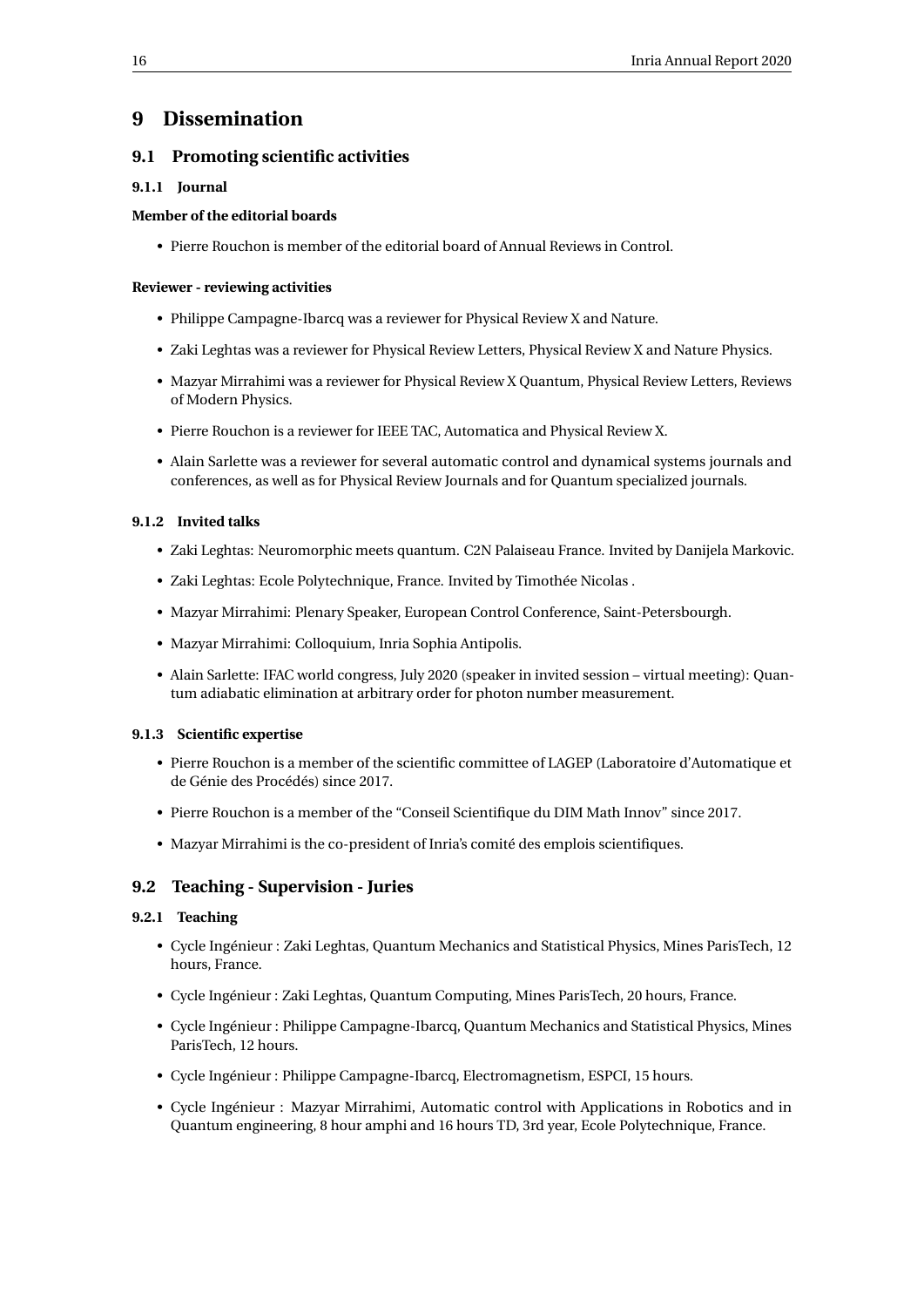- Cycle Ingénieur : Mazyar Mirrahimi, Control of dynamical models, 40 hours TD, 2nd year, Ecole Polytechnique, France.
- Cycle Ingénieur : Mazyar Mirrahimi, Module algorithmique quantum control, 20 hours TD, 2nd year, Ecole Polytechnique, France.
- Master: Alain Sarlette, Robotics, 24 hours, Ghent University, Belgium.
- Master: Alain Sarlette and Pierre Rouchon, Dynamics and control of quantum systems, 18 hours amphi, M2, Sorbonne Université, France.

#### <span id="page-19-0"></span>**9.2.2 Supervision**

- PhD in progress: Christian Siegele, Quantum error correction with grid states of light, advisors: Philippe Campagne-Ibarcq and Mazyar Mirrahimi, starting date: Sept 2019.
- PhD in progress: Aron Vanselow, Autonomous stabilization of GKP grid states in high impedance circuits, advisors: Philippe Campagne-Ibarcq and Mazyar Mirrahimi, starting date: Sept 2020.
- PhD in progress : Michiel Burgelman, A systematic study of strongly driven and dissipative quantum systems towards high-accuracy quantum control designs, advisors: Pierre Rouchon and Alain Sarlette, starting date: Nov 2018.
- PhD to be defended : Jérémie Guillaud, Fault-tolerant quantum computation with cat-qubits, advisor: Mazyar Mirrahimi, starting date: Nov 2017.
- PhD in progress : Vincent Martin, Fault-tolerance of quantum systems under continuous-time feedback stabilization, advisor: Mazyar Mirrahimi, starting date: Oct 2018.
- PhD defended: Raphaël Lescanne, Engineering Multi-Photon Dissipation In Superconducting Circuits For Quantum Error Correction, advisors: Zaki Leghtas and Takis Kontos, Defended on February 20th, 2020.
- PhD in progress: Marius Villiers, Probing the spin entanglement of single Cooper pair, advisors: Zaki Leghtas and Takis Kontos, starting date: September 2019.
- PhD in progress: Camille Berdou, A cat-qubit repetition code, advisors: Zaki Leghtas and Pierre Rouchon, starting date Sept 2019.
- PhD in progress: Alvise Borgognoni. Topologically protected qubits. Supervision of Zaki Leghtas.
- PhD in progress: Ulysse Réglade. A 3D cat-qubit. Supervision of Zaki Leghtas and Raphaël Lescanne.
- PhD in progress: François-Marie Le Régent, Quantum computing architecture with cat-qubits, advisor: Mazyar Mirrahimi and Jérémie Guillaud, Starting date: Sept 2020.
- PhD in progress: Ronan Gautier, Efficient protection and fast gates in bosonic quantum codes. advisor: Alain Sarlette, Starting date: September 2020.
- PhD in progress: Lev-Arcady Sellem. Mathematical methods for simulation and control of open quantum systems, advisors: Claude Le Bris and Pierre Rouchon, Starting date: October 2020.

## <span id="page-19-1"></span>**9.2.3 Juries**

- Philippe Campagne-Ibarcq was a PhD opponent of Daniel Weigand, TU Delft, Netherlands.
- Zaki Leghtas was in the PhD committee of Mario Gely, TU Delft, Netherlands.
- Pierre Rouchon was a reviewer of the HDR Defense of Marcin Nowicky, Poznan University of Technology.
- Mazyar Mirrahimi was in the PhD committee of Rodrigo Cortinas, Ecole Normale Supérieure.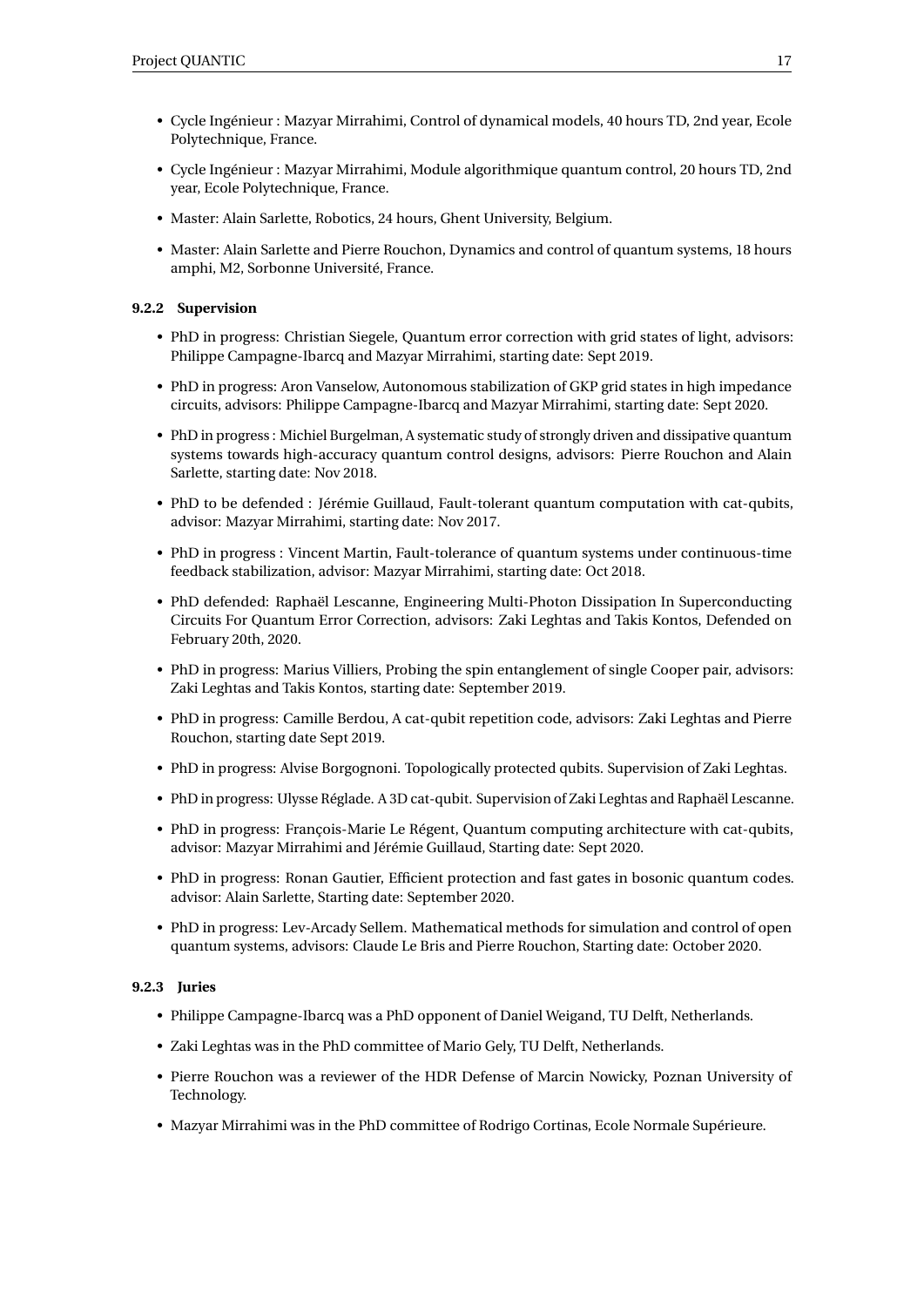# <span id="page-20-0"></span>**9.3 Popularization**

#### <span id="page-20-1"></span>**9.3.1 Interventions**

• Philippe Campagne-Ibarcq: Telecom ParisTalks "Quantum computing, from research to engineering"

# <span id="page-20-2"></span>**10 Scientific production**

## <span id="page-20-3"></span>**10.1 Major publications**

- [1] S. Apers and A. Sarlette. 'Quantum Fast-Forwarding: Markov chains and graph property testing'. In: *Quantum Information & Computation* (Apr. 2019). URL: <https://hal.inria.fr/hal-02394399>.
- [2] P. Campagne-Ibarcq, A. Eickbusch, S. Touzard, E. Zalys-Geller, N. E. Frattini, V. V. Sivak, P. Reinhold, S. Puri, S. Shankar, R. J. Schoelkopf, L. Frunzio, M. Mirrahimi and M. H. Devoret. 'Quantum error correction of a qubit encoded in grid states of an oscillator'. In: *Nature* 584 (Aug. 2020). Text and figures edited for clarity. The claims of the paper remain the same. Author list fixed. URL: <https://hal.inria.fr/hal-03084673>.
- [3] G. Cardona, A. Sarlette and P. Rouchon. 'Exponential stabilization of quantum systems under continuous non-demolition measurements'. In: *Automatica* (Dec. 2019). URL: [https://hal.inri](https://hal.inria.fr/hal-02394692) [a.fr/hal-02394692](https://hal.inria.fr/hal-02394692).
- [4] J. Guillaud and M. Mirrahimi. 'Repetition Cat Qubits for Fault-Tolerant Quantum Computation'. In: *Physical Review X* (Dec. 2019). <https://arxiv.org/abs/1904.09474> - 22 pages, 11 figures. DOI: [10.1103/PhysRevX.9.041053](https://doi.org/10.1103/PhysRevX.9.041053). URL: <https://hal.inria.fr/hal-02413978>.
- <span id="page-20-8"></span>[5] Z. Leghtas, S. Touzard, I. M. Pop, A. Kou, B. Vlastakis, A. Petrenko, K. M. Sliwa, A. Narla, S. Shankar, M. J. Hatridge, M. Reagor, L. Frunzio, R. J. Schoelkopf, M. Mirrahimi and M. H. Devoret. 'Confining the state of light to a quantum manifold by engineered two-photon loss'. In: *Science* 347.6224 (Feb. 2015), pp. 853–857. DOI: [10.1126/science.aaa2085](https://doi.org/10.1126/science.aaa2085). URL: [https://hal.inria.fr/hal-0124](https://hal.inria.fr/hal-01240210) [0210](https://hal.inria.fr/hal-01240210).
- [6] R. Lescanne, M. Villiers, T. Peronnin, A. Sarlette, M. Delbecq, B. Huard, T. Kontos, M. Mirrahimi and Z. Leghtas. 'Exponential suppression of bit-flips in a qubit encoded in an oscillator'. In: *Nature Physics* (Mar. 2020). DOI: [10.1038/s41567-020-0824-x](https://doi.org/10.1038/s41567-020-0824-x). URL: [https://hal.archives-ouvert](https://hal.archives-ouvertes.fr/hal-02526631) [es.fr/hal-02526631](https://hal.archives-ouvertes.fr/hal-02526631).
- <span id="page-20-7"></span>[7] M. Mirrahimi, Z. Leghtas, V. V. Albert, S. Touzard, R. J. Schoelkopf, L. Jiang and M. H. Devoret. 'Dynamically protected cat-qubits: a new paradigm for universal quantum computation'. In: *New Journal of Physics* 16.4 (Apr. 2014), p. 045014.
- <span id="page-20-5"></span>[8] N. Ofek, A. Petrenko, R. Heeres, P. Reinhold, Z. Leghtas, B. Vlastakis, Y. Liu, L. Frunzio, S. Girvin, L. Jiang, M. Mirrahimi, M. H. Devoret and R. J. Schoelkopf. 'Extending the lifetime of a quantum bit with error correction in superconducting circuits'. In: *Nature* 536 (2016), p. 5.
- <span id="page-20-9"></span>[9] A. Sarlette, J.-M. Raimond, M. Brune and P. Rouchon. 'Stabilization of nonclassical states of the radiation field in a cavity by reservoir engineering'. In: *Phys. Rev. Lett.* 107 (2011). 010402.
- <span id="page-20-6"></span>[10] C. Sayrin, I. Dotsenko, X. Zhou, B. Peaudecerf, T. Rybarczyk, S. Gleyzes, P. Rouchon, M. Mirrahimi, H. Amini, M. Brune, J.-M. Raimond and S. Haroche. 'Real-time quantum feedback prepares and stabilizes photon number states'. In: *Nature* 477 (2011), pp. 73–77.

# <span id="page-20-4"></span>**10.2 Publications of the year**

## **International journals**

<span id="page-20-10"></span>[11] P. Campagne-Ibarcq, A. Eickbusch, S. Touzard, E. Zalys-Geller, N. E. Frattini, V. V. Sivak, P. Reinhold, S. Puri, S. Shankar, R. J. Schoelkopf, L. Frunzio, M. Mirrahimi and M. H. Devoret. 'Quantum error correction of a qubit encoded in grid states of an oscillator'. In: *Nature* 584 (19th Aug. 2020). URL: <https://hal.inria.fr/hal-03084673>.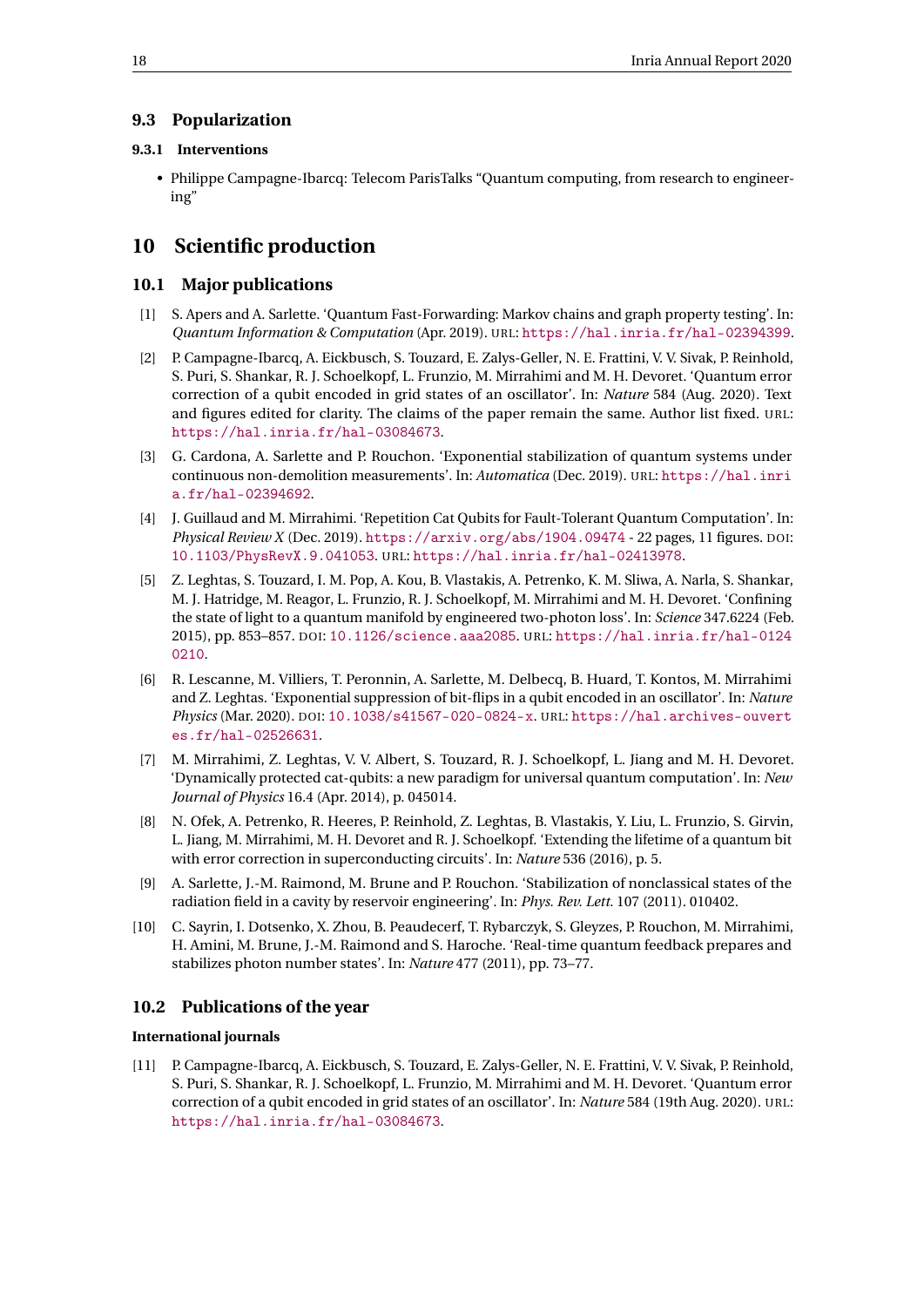- <span id="page-21-2"></span>[12] A. Cottet, Z. Leghtas and T. Kontos. 'Theory of interactions between cavity photons induced by a mesoscopic circuit'. In: *Physical Review B* 102.15 (Oct. 2020), p. 155105. DOI: [10.1103/PhysRev](https://doi.org/10.1103/PhysRevB.102.155105) [B.102.155105](https://doi.org/10.1103/PhysRevB.102.155105). URL: <https://hal.archives-ouvertes.fr/hal-03028979>.
- <span id="page-21-4"></span>[13] R. Dassonneville, R. Assouly, T. Peronnin, P. Rouchon and B. Huard. 'Number-Resolved Photocounter for Propagating Microwave Mode'. In: *Physical Review Applied* 14.4 (Oct. 2020). DOI: [10.1103/PhysRevApplied.14.044022](https://doi.org/10.1103/PhysRevApplied.14.044022). URL: <https://hal.inria.fr/hal-03084905>.
- <span id="page-21-5"></span>[14] A. Grimm, N. E. Frattini, S. Puri, S. O. Mundhada, S. Touzard, M. Mirrahimi, S. M. Girvin, S. Shankar and M. H. Devoret. 'Stabilization and operation of a Kerr-cat qubit'. In: *Nature* 584 (12th Aug. 2020), pp. 205–209. URL: <https://hal.inria.fr/hal-02379475>.
- <span id="page-21-1"></span>[15] R. Lescanne, S. Deléglise, E. Albertinale, U. Réglade, T. Capelle, E. Ivanov, T. Jacqmin, Z. Leghtas and E. Flurin. 'Irreversible Qubit-Photon Coupling for the Detection of Itinerant Microwave Photons'. In: *Physical Review X* 10.2 (May 2020). DOI: [10.1103/PhysRevX.10.021038](https://doi.org/10.1103/PhysRevX.10.021038). URL: [https://hal](https://hal.archives-ouvertes.fr/hal-03065749) [.archives-ouvertes.fr/hal-03065749](https://hal.archives-ouvertes.fr/hal-03065749).
- <span id="page-21-0"></span>[16] R. Lescanne, M. Villiers, T. Peronnin, A. Sarlette, M. Delbecq, B. Huard, T. Kontos, M. Mirrahimi and Z. Leghtas. 'Exponential suppression of bit-flips in a qubit encoded in an oscillator'. In: *Nature Physics* (Mar. 2020). DOI: [10.1038/s41567-020-0824-x](https://doi.org/10.1038/s41567-020-0824-x). URL: [https://hal.archives-ouvert](https://hal.archives-ouvertes.fr/hal-02526631) [es.fr/hal-02526631](https://hal.archives-ouvertes.fr/hal-02526631).

#### **Doctoral dissertations and habilitation theses**

- [17] Z. Leghtas. 'Exotic superconducting circuits to probe and protect quantum states of light and matter'. ENS Paris - Ecole Normale Supérieure de Paris, 6th Nov. 2020. URL: [https://hal.archiv](https://hal.archives-ouvertes.fr/tel-03112766) [es-ouvertes.fr/tel-03112766](https://hal.archives-ouvertes.fr/tel-03112766).
- [18] A. Sarlette. 'Habilitationà Diriger des Recherches (HDR)'. Sorbonne Universites, UPMC University of Paris 6, 28th Oct. 2020. URL: <https://hal.inria.fr/tel-03160258>.

#### **Reports & preprints**

- [19] S. Apers, F. Ticozzi and A. Sarlette. *Lifting Markov Chains To Mix Faster: Limits and Opportunities*. 5th Jan. 2021. URL: <https://hal.inria.fr/hal-03097637>.
- [20] A. Essig, Q. Ficheux, T. Peronnin, N. Cottet, R. Lescanne, A. Sarlette, P. Rouchon, Z. Leghtas and B. Huard. *Multiplexed photon number measurement*. 21st Dec. 2020. URL: [https://hal.inria.f](https://hal.inria.fr/hal-03084831) [r/hal-03084831](https://hal.inria.fr/hal-03084831).
- [21] J. Guillaud and M. Mirrahimi. *Error Rates and Resource Overheads of Repetition Cat Qubits*. 21st Dec. 2020. URL: <https://hal.inria.fr/hal-03084665>.
- <span id="page-21-3"></span>[22] V. Martin and A. Sarlette. *Scaling up reservoir engineering for error-correcting codes*. 21st Dec. 2020. URL: <https://hal.inria.fr/hal-03084824>.
- [23] Z. K. Minev, Z. Leghtas, S. O. Mundhada, L. Christakis, I. M. Pop and M. H. Devoret. *Energyparticipation quantization of Josephson circuits*. 21st Dec. 2020. URL: [https://hal.inria.fr/ha](https://hal.inria.fr/hal-03084914) [l-03084914](https://hal.inria.fr/hal-03084914).
- [24] A. Sarlette, P. Rouchon, A. Essig, Q. Ficheux and B. Huard. *Quantum adiabatic elimination at arbitrary order for photon number measurement*. 21st Dec. 2020. URL: [https://hal.inria.fr/h](https://hal.inria.fr/hal-03084837) [al-03084837](https://hal.inria.fr/hal-03084837).
- [25] J. F. da Silva Barbosa, M. Lee, P. Campagne-Ibarcq, P. Jamonneau, Y. Kubo, S. Pezzagna, J. Meijer, T. Teraji, D. Vion, D. Esteve, R. W. Heeres and P. Bertet. *Determining the position of a single spin relative to a metallic nanowire*. 21st Dec. 2020. URL: <https://hal.inria.fr/hal-03084924>.
- [26] W. C. Smith, M. Villiers, A. Marquet, J. Palomo, M. Delbecq, T. Kontos, P. Campagne-Ibarcq, B. Douçot and Z. Leghtas. *Magnifying quantum phase fluctuations with Cooper-pair pairing*. 21st Dec. 2020. URL: <https://hal.inria.fr/hal-03084684>.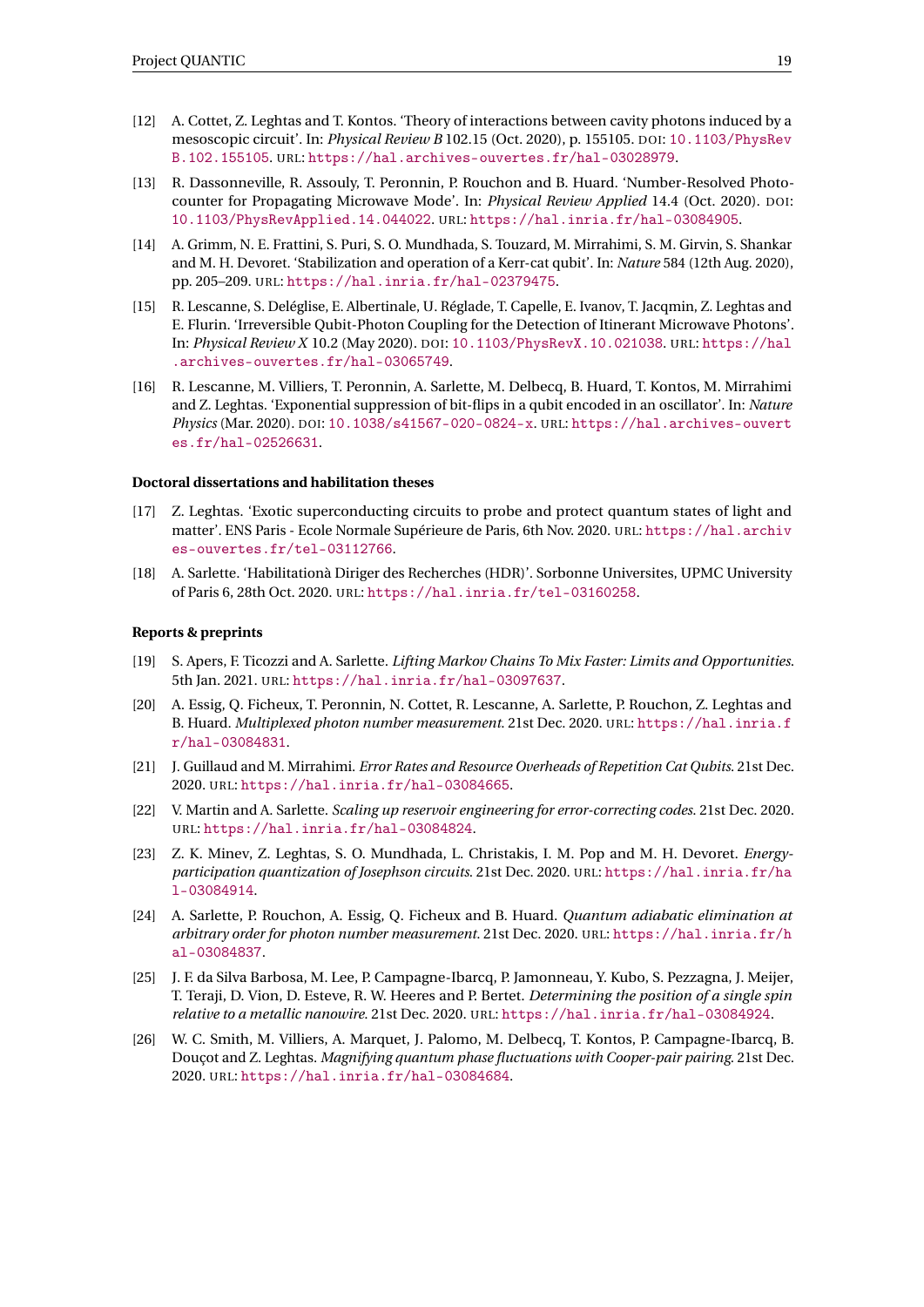#### <span id="page-22-0"></span>**10.3 Cited publications**

- <span id="page-22-14"></span>[27] H. Amini, C. Pellegrini and P. Rouchon. 'Stability of continuous-time quantum filters with measurement imperfections'. In: *Russian Journal of Mathematical Physics* 21 (2014), pp. 297–315.
- <span id="page-22-3"></span>[28] H. Amini, M. Mirrahimi and P. Rouchon. 'Stabilization of a delayed quantum system: the Photon Box case-study'. In: *IEEE Trans. Automatic Control* 57.8 (2012), pp. 1918–1930.
- <span id="page-22-4"></span>[29] H. Amini, A. Somaraju, I. Dotsenko, C. Sayrin, M. Mirrahimi and P. Rouchon. 'Feedback stabilization of discrete-time quantum systems subject to non-demolition measurements with imperfections and delays'. In: *Automatica* 49.9 (2013), pp. 2683–2692.
- <span id="page-22-17"></span>[30] S. Attal, A. Joye and C.-A. Pillet, eds. *Open Quantum Systems III: Recent Developments*. Springer, Lecture notes in Mathematics 1880, 2006.
- <span id="page-22-13"></span>[31] A. Barchielli and M. Gregoratti. *Quantum Trajectories and Measurements in Continuous Time: the Diffusive Case*. Springer Verlag, 2009.
- <span id="page-22-7"></span>[32] J. Barreiro, M. Muller, P. Schindler, D. Nigg, T. Monz, M. Chwalla, M. Hennrich, C. Roos, P. Zoller and R. Blatt. 'An open-system quantum simulator with trapped ions'. In: *Nature* 470 (2011). 486.
- <span id="page-22-10"></span>[33] V. Belavkin. 'Quantum stochastic calculus and quantum nonlinear filtering'. In: *Journal of Multivariate Analysis* 42.2 (1992), pp. 171–201.
- <span id="page-22-15"></span>[34] T. Benoist and C. Pellegrini. 'Large Time Behavior and Convergence Rate for Quantum Filters Under Standard Non Demolition Conditions'. In: *Communications in Mathematical Physics* (2014), pp. 1–21. URL: <http://dx.doi.org/10.1007/s00220-014-2029-6>.
- <span id="page-22-18"></span>[35] G. Birkhoff. 'Extensions of Jentzch's theorem'. In: *Trans. Amer. Math. Soc.* 85 (1957), pp. 219–227.
- <span id="page-22-19"></span>[36] S. Bolognani and F. Ticozzi. 'Engineering stable discrete-time quantum dynamics via a canonical QR decomposition'. In: *IEEE Trans. Autom. Control* 55 (2010).
- <span id="page-22-1"></span>[37] V. Braginski and F. Khalili. *Quantum Measurements*. Cambridge University Press, 1992.
- <span id="page-22-16"></span>[38] P. Campagne-Ibarcq, L. Bretheau, E. Flurin, A. Auffèves, F. Mallet and B. Huard. 'Observing Interferences between Past and Future Quantum States in Resonance Fluorescence'. In: *Phys. Rev. Lett.* 112 (18 May 2014). 180402. DOI: [10.1103/PhysRevLett.112.180402](https://doi.org/10.1103/PhysRevLett.112.180402). URL: [http://link.aps.org](http://link.aps.org/doi/10.1103/PhysRevLett.112.180402) [/doi/10.1103/PhysRevLett.112.180402](http://link.aps.org/doi/10.1103/PhysRevLett.112.180402).
- <span id="page-22-6"></span>[39] P. Campagne-Ibarcq, E. Flurin, N. Roch, D. Darson, P. Morfin, M. Mirrahimi, M. H. Devoret, F. Mallet and B. Huard. 'Persistent Control of a Superconducting Qubit by Stroboscopic Measurement Feedback'. In: *Phys. Rev. X* 3 (2013). 021008.
- <span id="page-22-11"></span>[40] H. Carmichael. *An Open Systems Approach to Quantum Optics*. Springer-Verlag, 1993.
- <span id="page-22-20"></span>[41] H. Carmichael. *Statistical Methods in Quantum Optics 2: Non-Classical Fields*. Spinger, 2007.
- <span id="page-22-22"></span>[42] J. Carr. *Application of Center Manifold Theory*. Springer, 1981.
- <span id="page-22-8"></span>[43] J. Cohen and M. Mirrahimi. 'Dissipation-induced continuous quantum error correction for superconducting circuits'. In: *Phys. Rev. A* 90 (2014), p. 062344.
- <span id="page-22-12"></span>[44] I. Dalibard, Y. Castin and K. Mölmer. 'Wave-function approach to dissipative processes in quantum optics'. In: *Phys. Rev. Lett.* 68.5 (1992), pp. 580–583.
- <span id="page-22-5"></span>[45] M. H. Devoret, A. Wallraff and J. Martinis. *Superconducting Qubits: A Short Review*. arXiv:condmat/0411174. 2004.
- <span id="page-22-9"></span>[46] N. Didier, J. Guillaud, S. Shankar and M. Mirrahimi. 'Remote entanglement stabilization and concentration by quantum reservoir engineering'. In: *Physical Review A* (July 2018). [https://a](https://arxiv.org/abs/1703.03379) [rxiv.org/abs/1703.03379](https://arxiv.org/abs/1703.03379) - 5 pages, 4 figures. DOI: [10.1103/PhysRevA.98.012329](https://doi.org/10.1103/PhysRevA.98.012329). URL: <https://hal.inria.fr/hal-01652766>.
- <span id="page-22-2"></span>[47] I. Dotsenko, M. Mirrahimi, M. Brune, S. Haroche, J.-M. Raimond and P. Rouchon. 'Quantum feedback by discrete quantum non-demolition measurements: towards on-demand generation of photon-number states'. In: *Physical Review A* 80: 013805-013813 (2009).
- <span id="page-22-21"></span>[48] N. Fenichel. 'Geometric singular perturbation theory for ordinary differential equations'. In: *J. Diff. Equations* 31 (1979), pp. 53–98.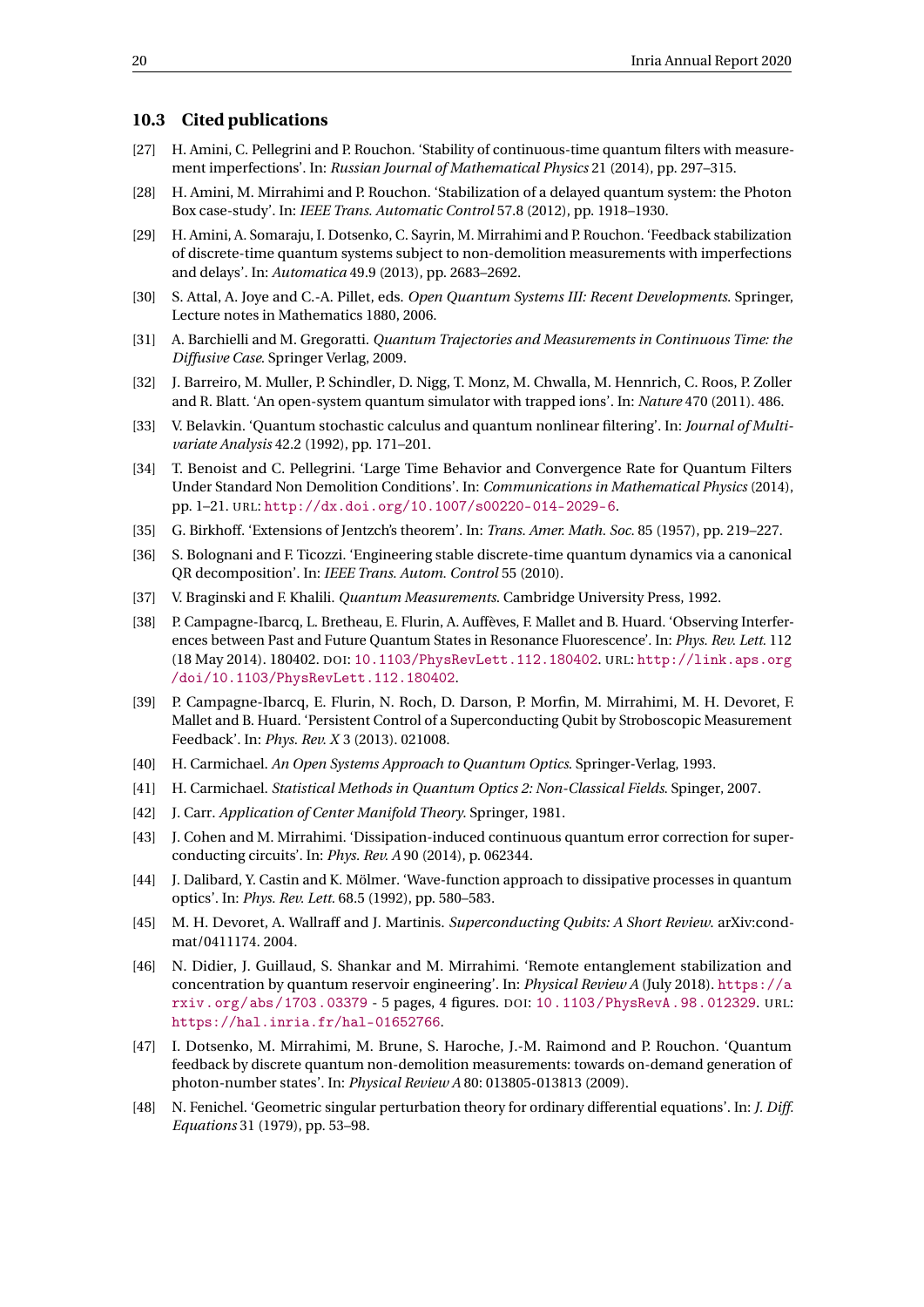- <span id="page-23-12"></span>[49] J. Gambetta and H. M. Wiseman. 'State and dynamical parameter estimation for open quantum systems'. In: *Phys. Rev. A* 64.4 (Sept. 2001). 042105. URL: [http://link.aps.org/doi/10.1103](http://link.aps.org/doi/10.1103/PhysRevA.64.042105) [/PhysRevA.64.042105](http://link.aps.org/doi/10.1103/PhysRevA.64.042105).
- <span id="page-23-13"></span>[50] S. Gammelmark, B. Julsgaard and K. Mölmer. 'Past Quantum States of a Monitored System'. In: *Phys. Rev. Lett.* 111.16 (Oct. 2013). 160401. URL: [http://link.aps.org/doi/10.1103/PhysRev](http://link.aps.org/doi/10.1103/PhysRevLett.111.160401) [Lett.111.160401](http://link.aps.org/doi/10.1103/PhysRevLett.111.160401).
- <span id="page-23-17"></span>[51] C. Gardiner and P. Zoller. *Quantum Noise*. third. Springer, 2010.
- <span id="page-23-15"></span>[52] S. Gaubert and Z. Qu. 'Checking the strict positivity of Kraus maps is NP-hard'. In: *arXiv:1402.1429* (2014).
- <span id="page-23-14"></span>[53] S. Gaubert and Z. Qu. 'The contraction rate in Thompson's part metric of order-preserving flows on a cone - Application to generalized Riccati equations'. In: *Journal of Differential Equations* 256.8 (Apr. 2014), pp. 2902–2948. URL: [http://www.sciencedirect.com/science/article/pii/S0](http://www.sciencedirect.com/science/article/pii/S0022039614000424) [022039614000424](http://www.sciencedirect.com/science/article/pii/S0022039614000424).
- <span id="page-23-7"></span>[54] K. Geerlings, Z. Leghtas, I. Pop, S. Shankar, L. Frunzio, R. Schoelkopf, M. Mirrahimi and M. H. Devoret. 'Demonstrating a Driven Reset Protocol of a Superconducting Qubit'. In: *Phys. Rev. Lett.* 110 (2013). 120501.
- <span id="page-23-2"></span>[55] D. Gottesman, A. Kitaev and J. Preskill. 'Encoding a qubit in an oscillator'. In: *Phys. Rev. A* 64 (2001). 012310.
- <span id="page-23-5"></span>[56] C. Guerlin, J. Bernu, S. Deléglise, C. Sayrin, S. Gleyzes, S. Kuhr, M. Brune, J.-M. Raimond and S. Haroche. 'Progressive field-state collapse and quantum non-demolition photon counting'. In: *Nature* 448 (2007), pp. 889–893.
- <span id="page-23-11"></span>[57] R. van Handel. 'The stability of quantum Markov filters'. In: *Infin. Dimens. Anal. Quantum Probab. Relat. Top.* 12 (2009), pp. 153–172.
- <span id="page-23-4"></span>[58] S. Haroche and J.-M. Raimond. *Exploring the Quantum: Atoms, Cavities and Photons*. Oxford University Press, 2006.
- <span id="page-23-6"></span>[59] M. Hatridge, S. Shankar, M. Mirrahimi, F. Schackert, K. Geerlings, T. Brecht, K. Sliwa, B. Abdo, L. Frunzio, S. Girvin, R. Schoelkopf and M. H. Devoret. 'Quantum back-action of an individual variable-strength measurement'. In: *Science* 339 (2013), pp. 178–181.
- <span id="page-23-10"></span>[60] E. Holland, B. Vlastakis, R. Heeres, M. J. Reagor, U. Vool, Z. Leghtas, L. Frunzio, G. Kirchmair, M. H. Devoret, M. Mirrahimi and R. Schoelkopf. 'Single-photon-resolved cross-Kerr interaction for autonomous stabilization of photon-number states'. In: *Phys. Rev. Lett.* 115 (2015), p. 180501.
- <span id="page-23-19"></span>[61] T. Kato. *Perturbation Theory for Linear Operators*. Springer, 1966.
- <span id="page-23-1"></span>[62] E. Knill, R. Laflamme and G. Milburn. 'A scheme for efficient quantum computation with linear optics'. In: *Nature* 409 (2001). 46.
- <span id="page-23-8"></span>[63] H. Krauter, C. Muschik, K. Jensen, W. Wasilewski, J. Petersen, J. Cirac and E. Polzik. 'Entanglement Generated by Dissipation and Steady State Entanglement of Two Macroscopic Objects'. In: *Phys. Rev. Lett.* 107 (2011). 080503.
- <span id="page-23-3"></span>[64] Z. Leghtas, G. Kirchmair, B. Vlastakis, M. H. Devoret, R. J. Schoelkopf and M. Mirrahimi. 'Deterministic protocol for mapping a qubit to coherent state superpositions in a cavity'. In: *Phys. Rev. A* 87 (2013). 042315.
- <span id="page-23-0"></span>[65] Z. Leghtas, G. Kirchmair, B. Vlastakis, R. J. Schoelkopf, M. H. Devoret and M. Mirrahimi. 'Hardwareefficient autonomous quantum memory protection'. In: *Phys. Rev. Lett.* 111 (2013). 120501.
- <span id="page-23-18"></span>[66] Z. Leghtas, A. Sarlette and P. Rouchon. 'Adiabatic passage and ensemble control of quantum systems'. In: *J. Phys. B* 44 (2011). 154017.
- <span id="page-23-9"></span>[67] Z. Leghtas, U. Vool, S. Shankar, M. Hatridge, S. Girvin, M. H. Devoret and M. Mirrahimi. 'Stabilizing a Bell state of two superconducting qubits by dissipation engineering'. In: *Phys. Rev. A* 88 (2013). 023849.
- <span id="page-23-16"></span>[68] J.-S. Li and N. Khaneja. 'Ensemble control of Bloch equations'. In: *IEEE Trans. Autom. Control* 54 (2009), pp. 528–536.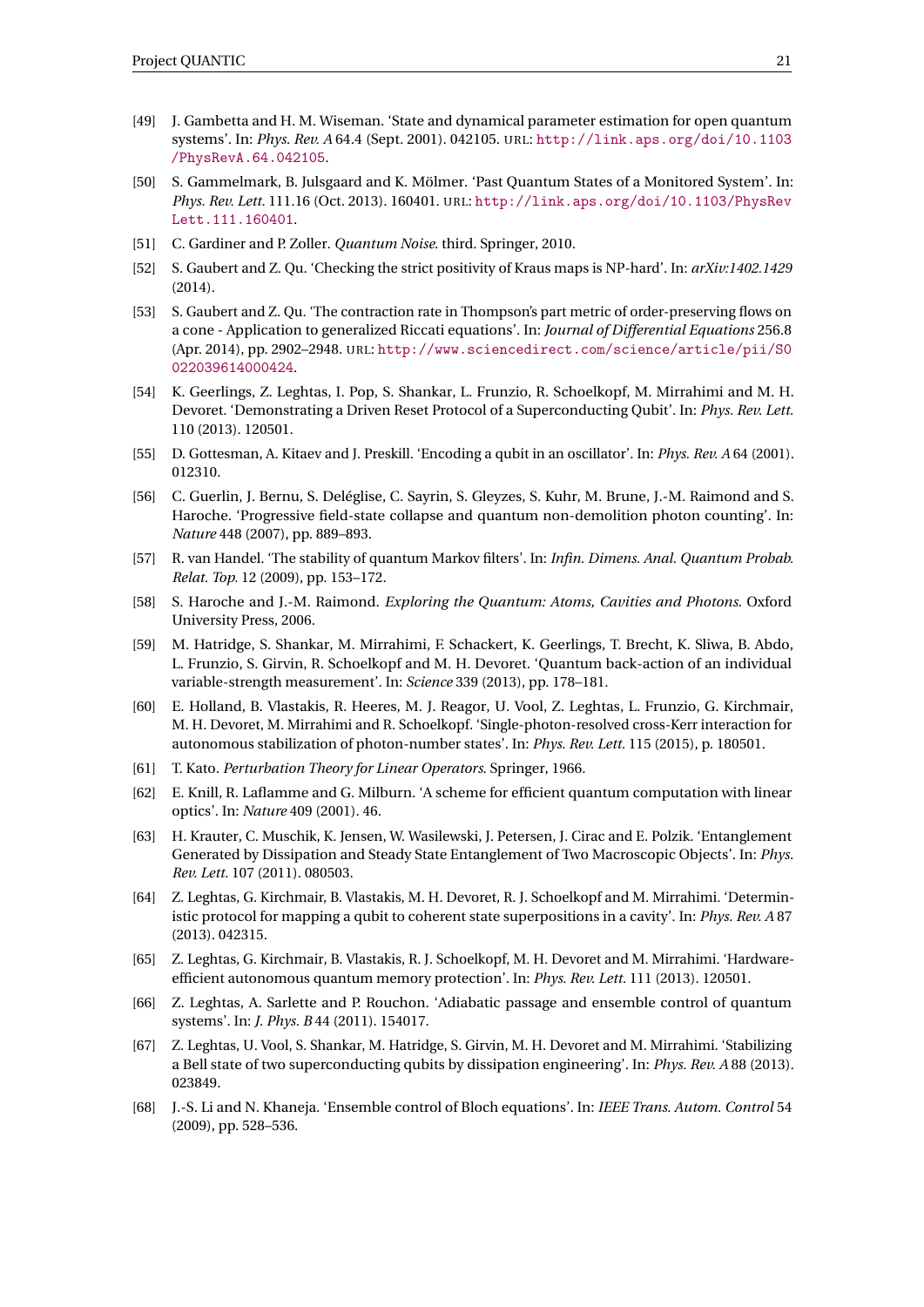- <span id="page-24-7"></span>[69] Y. a. J. G. Lin, F. Reiter, T. Tan, R. Bowler, A. Sorensen, D. Leibfried and D. Wineland. 'Dissipative production of a maximally entangled steady state of two quantum bits'. In: *Nature* 504 (2013), pp. 415–418.
- <span id="page-24-5"></span>[70] S. Lloyd. 'Coherent quantum feedback'. In: *Phys. Rev. A* 62 (2000). 022108.
- <span id="page-24-18"></span>[71] L. Mazzarella, A. Sarlette and F. Ticozzi. 'Consensus for quantum networks: from symmetry to gossip iterations'. In: *IEEE Trans. Automat. Control* (2014). in press.
- <span id="page-24-3"></span>[72] M. Mirrahimi, B. Huard and M. H. Devoret. 'Strong measurement and quantum feedback for persistent Rabi oscillations in circuit QED experiments'. In: *IEEE Conference on Decision and Control*. IEEE Conference on Decision and Control, 2012.
- <span id="page-24-6"></span>[73] K. Murch, U. Vool, D. Zhou, S. Weber, S. Girvin and I. Siddiqi. 'Cavity-assisted quantum bath engineering'. In: *Phys. Rev. Lett.* 109 (2012). 183602.
- <span id="page-24-14"></span>[74] A. Negretti and K. Mölmer. 'Estimation of classical parameters via continuous probing of complementary quantum observables'. In: *New Journal of Physics* 15.12 (2013). 125002. URL: [http://sta](http://stacks.iop.org/1367-2630/15/i=12/a=125002) [cks.iop.org/1367-2630/15/i=12/a=125002](http://stacks.iop.org/1367-2630/15/i=12/a=125002).
- <span id="page-24-19"></span>[75] H. Nurdin, M. James and I. Petersen. 'Coherent quantum LQG control'. In: *Automatica* 45 (2009), pp. 1837–1846.
- <span id="page-24-13"></span>[76] B. Peaudecerf, T. Rybarczyk, S. Gerlich, S. Gleyzes, J.-M. Raimond, S. Haroche, I. Dotsenko and M. Brune. 'Adaptive Quantum Nondemolition Measurement of a Photon Number'. In: *Phys. Rev. Lett.* 112.8 (Feb. 2014). 080401. DOI: [10.1103/PhysRevLett.112.080401](https://doi.org/10.1103/PhysRevLett.112.080401). URL: [http://link.ap](http://link.aps.org/doi/10.1103/PhysRevLett.112.080401) [s.org/doi/10.1103/PhysRevLett.112.080401](http://link.aps.org/doi/10.1103/PhysRevLett.112.080401).
- <span id="page-24-15"></span>[77] D. Petz. 'Monotone Metrics on matrix spaces'. In: *Linear Algebra and its Applications* 244 (1996), pp. 81–96.
- <span id="page-24-4"></span>[78] J. Poyatos, J. Cirac and P. Zoller. 'Quantum Reservoir Engineering with Laser Cooled Trapped Ions'. In: *Phys. Rev. Lett.* 77.23 (1996), pp. 4728–4731.
- <span id="page-24-17"></span>[79] D. Reeb, M. J. Kastoryano and M. M. Wolf. 'Hilbert's projective metric in quantum information theory'. In: *Journal of Mathematical Physics* 52.8 (Aug. 2011). 082201. arXiv: [1102.5170 \[math-ph\]](https://arxiv.org/abs/1102.5170). URL: <http://dx.doi.org/10.1063/1.3615729>.
- <span id="page-24-2"></span>[80] D. Ristè, J. Leeuwen, H.-S. Ku, K. Lehnert and L. Dicarlo. 'Initialization by measurement of a superconducting quantum bit circuit'. In: *Phys. Rev. Lett.* 109 (2012). 050507.
- <span id="page-24-1"></span>[81] N. Roch, E. Flurin, F. Nguyen, P. Morfin, P. Campagne-Ibarcq, M. H. Devoret and B. Huard. 'Widely tunable, non-degenerate three-wave mixing microwave device operating near the quantum limit'. In: *Phys. Rev. Lett.* 108 (2012). 147701.
- <span id="page-24-11"></span>[82] P. Rouchon. 'Fidelity is a Sub-Martingale for Discrete-Time Quantum Filters'. In: *IEEE Transactions on Automatic Control* 56.11 (2011), pp. 2743–2747.
- <span id="page-24-10"></span>[83] A. Roy, Z. Leghtas, A. Stone, M. Devoret and M. Mirrahimi. 'Continuous generation and stabilization of mesoscopic field superposition states in a quantum circuit'. In: *Phys. Rev. A* 91 (2015), p. 013810.
- <span id="page-24-12"></span>[84] A. Sarlette, Z. Leghtas, M. Brune, J.-M. Raimond and P. Rouchon. 'Stabilization of nonclassical states of one- and two-mode radiation fields by reservoir engineering'. In: *Phys. Rev. A* 86 (2012). 012114.
- <span id="page-24-9"></span>[85] D. Schuster, A. Houck, J. Schreier, A. Wallraff, J. Gambetta, A. Blais, L. Frunzio, J. Majer, B. Johnson, M. H. Devoret, S. Girvin and R. J. Schoelkopf. 'Resolving photon number states in a superconducting circuit'. In: *Nature* 445 (2007), pp. 515–518.
- <span id="page-24-16"></span>[86] R. Sepulchre, A. Sarlette and P. Rouchon. 'Consensus in non-commutative spaces'. In: *Decision and Control (CDC), 2010 49th IEEE Conference on*. 2010, pp. 6596–6601.
- <span id="page-24-8"></span>[87] S. a. M. H. Shankar, Z. Leghtas, K. Sliwa, A. Narla, U. Vool, S. Girvin, L. Frunzio, M. Mirrahimi and M. H. Devoret. 'Autonomously stabilized entanglement between two superconducting quantum bits'. In: *Nature* 504 (2013), pp. 419–422.
- <span id="page-24-0"></span>[88] P. Shor. 'Scheme for reducing decoherence in quantum memory'. In: *Phys. Rev. A* 52 (1995), pp. 2493– 2496.